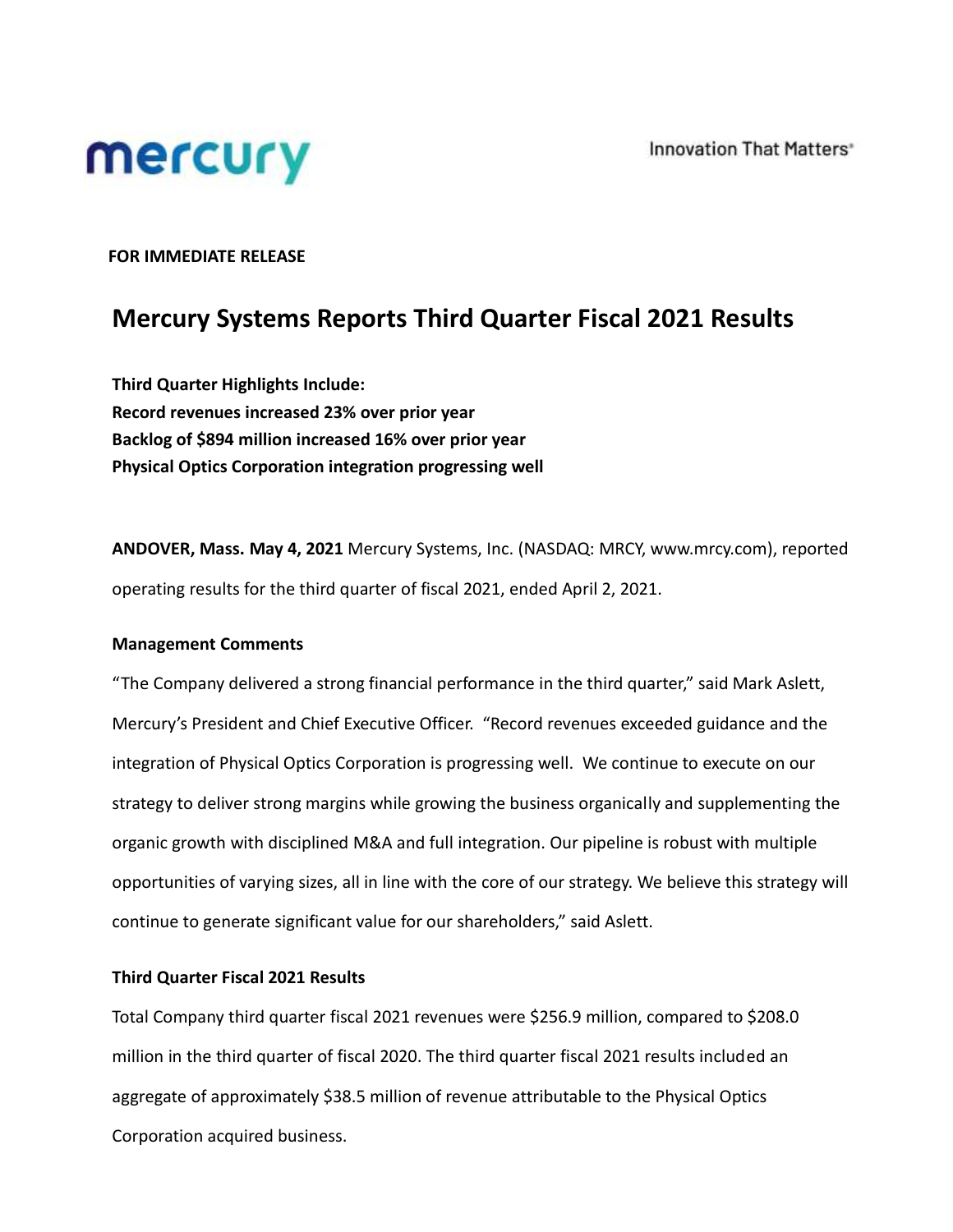Total Company GAAP net income for the third quarter of fiscal 2021 was \$15.6 million, or \$0.28 per share, compared to \$23.6 million, or \$0.43 per share, for the third quarter of fiscal 2020. Adjusted earnings per share ("adjusted EPS") was \$0.64 per share for the third quarter of fiscal 2021, compared to \$0.60 per share in the third quarter of fiscal 2020.

Third quarter fiscal 2021 adjusted EBITDA for the total Company was \$54.8 million, compared to \$47.1 million for the third quarter of fiscal 2020.

Cash flows from operating activities in the third quarter of fiscal 2021 were \$23.2 million, compared to \$30.1 million in the third quarter of fiscal 2020. Free cash flow, defined as cash flows from operating activities less capital expenditures for property and equipment, was \$13.2 million for the third quarter of fiscal 2021 and \$19.2 million for the third quarter of fiscal 2020.

All per share information is presented on a fully diluted basis.

# **Bookings and Backlog**

Total bookings for the third quarter of fiscal 2021 were \$210.2 million, yielding a book-to-bill ratio of 0.82 for the quarter.

Mercury's total backlog at April 2, 2021 was \$893.7 million, a \$123.9 million increase from a year ago. Of the April 2, 2021 total backlog, \$545.5 million represents orders expected to be shipped within the next 12 months.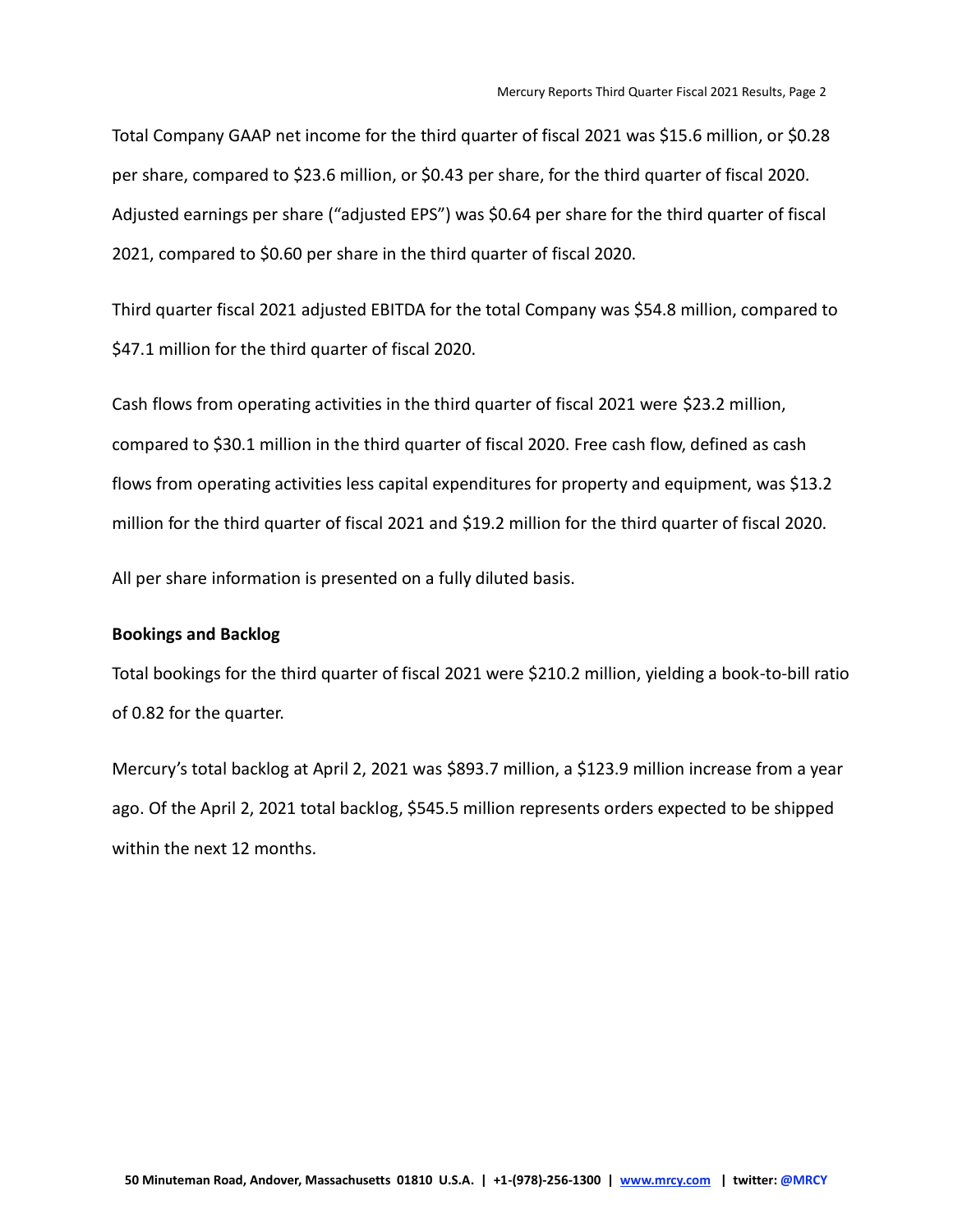#### **Business Outlook**

*This section presents our current expectations and estimates, given current visibility, on our business outlook for the current fiscal quarter and fiscal year 2021. It is possible that actual performance will differ materially from the estimates given, either on the upside or on the downside. Investors should consider all of the risks with respect to these estimates, including those listed in the Safe Harbor Statement below and in the Third Quarter Fiscal 2021 Earnings Presentation and in our periodic filings with the U.S. Securities and Exchange Commission, and make themselves aware of how these risks may impact our actual performance. Effective as of July 1, 2019, the Company's fiscal year has changed to the 52-week or 53-week period ending on the Friday closest to the last day in June. All references in this press release to the third quarter of fiscal 2021 are to the quarter ending April 2, 2021 and to full fiscal 2021 are to the 52-week period ending July 2, 2021.*

For the fourth quarter of fiscal 2021, revenues are forecasted to be in the range of \$236.5 million to \$246.5 million. GAAP net income for the fourth quarter is expected to be approximately \$19.5 million to \$20.9 million, or \$0.35 to \$0.38 per share, assuming no incremental restructuring, acquisition, other non-operating adjustments, non-recurring financing in the period, an effective tax rate, excluding discrete items, of approximately 26% and approximately 55.7 million weighted average diluted shares outstanding. Adjusted EBITDA for the fourth quarter of fiscal 2021 is expected to be in the range of \$58.1 million to \$60.0 million. Adjusted EPS is expected to be in the range of \$0.66 to \$0.69 per share.

For the full fiscal year 2021, revenues are forecasted to be in the range of \$910.0 million to \$920.0 million, and GAAP net income of \$63.5 million to \$64.9 million, or \$1.14 to \$1.17 per share, assuming no incremental restructuring, acquisition, other non-operating adjustments, non-recurring financing in the period, an effective tax rate, excluding discrete items, of approximately 26% for the remainder of the year and approximately 55.5 million weighted average diluted shares outstanding. Adjusted EBITDA for the full fiscal year is expected to be approximately \$201.0 million to \$203.0 million, and adjusted EPS for the full fiscal year is expected to be approximately \$2.35 to \$2.37 per share.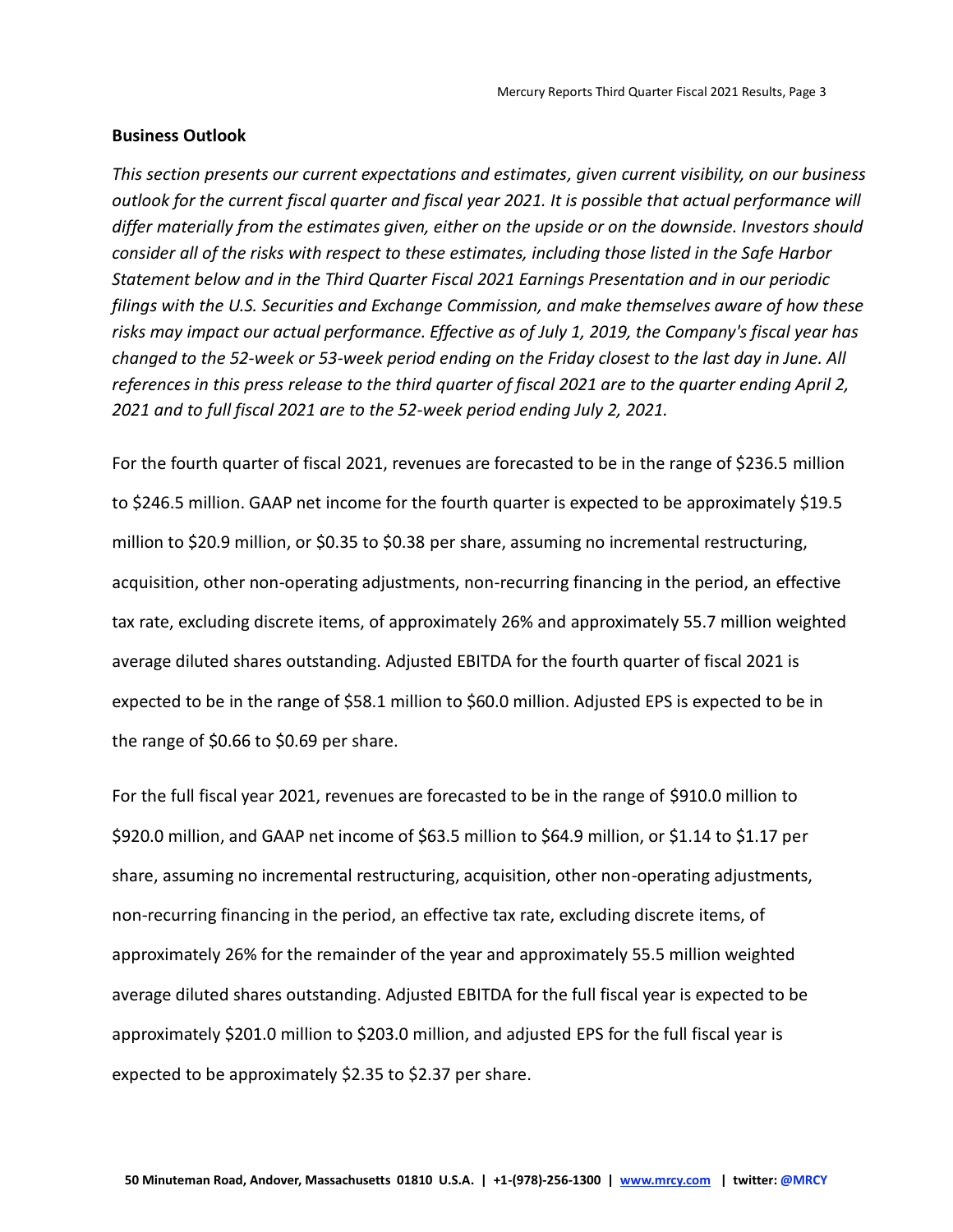#### **Recent Highlights**

March – Mercury announced it was selected by NASA's Jet Propulsion Laboratory (JPL) to provide solid-state data recorders (SSDRs) for NASA's Earth Surface Mineral Dust Source Investigation (EMIT) science mission. The Earth Imaging Spectrometer instrument containing Mercury's SSDRs is scheduled for launch to the International Space Station (ISS) in 2022.

February – Mercury announced the ARES3100 Advanced Radar Environment Simulator (ARES), ideal for testing demanding radar applications ranging from anechoic chamber and open-air range (OAR) to laboratory-based production testing and comprehensive radar performance evaluation.

February – Mercury announced that President and CEO Mark Aslett was a recipient of Executive Mosaic's government contracting (GovCon) 2021 Wash100 Award, a prestigious award recognizing the most influential leaders in the GovCon sector.

February – Mercury announced it had been named one of the Boston Business Journal (BBJ) Middle Market Leaders, a ranking of the 50 fastest- growing companies in Massachusetts. Mercury ranked 10th based on its 2017 to 2019 revenue growth and joins other rapidly growing Massachusetts-based companies on the exclusive list including Abiomed, Forrester Research and Rapid7.

February – Mercury announced the achievement of a significant milestone with the delivery of the 1,000th ethernet routing device (ERD) to Boeing. The ERD is a rugged line-replaceable unit (LRU) designed for aviation applications where extreme temperature, shock and vibration are prevalent. It provides key networking capabilities to the AH-64E Apache helicopter.

February – Mercury announced the latest model in its secure server product line, the new RES Trust XR6 rackmount server with BuiltSECURE™ technology. Ruggedized for harsh environments, the secure server features trusted performance and built-in data integrity protection for missioncritical C4ISR, electronic warfare (EW) and artificial intelligence (AI) applications.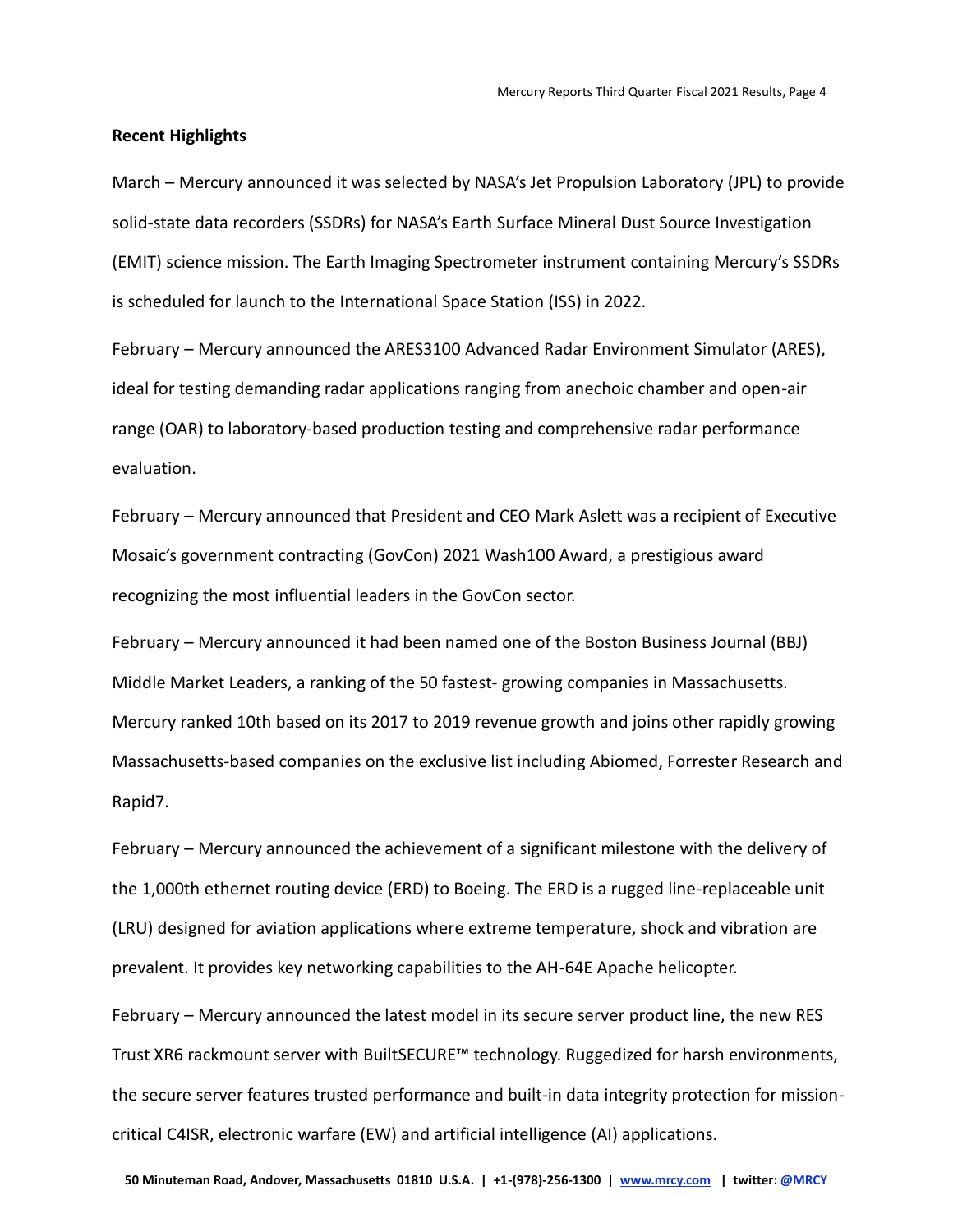January – Mercury announced that Chief Technology Officer Dr. Bill Conley was appointed to a six-year term on the Board of Directors of the National Defense Industrial Association (NDIA) Central Georgia Chapter. The defense trade organization, based in Arlington, Va., drives strategic dialogue in national security by identifying key issues and leveraging the knowledge and experience of its military, government, industry and academic members.

January – Mercury announced that three of its manufacturing locations received IPC-1791 certifications, earning a place on the IPC Qualified Manufacturer's Listing (QML) as a Trusted Supplier. Mercury is the only OEM in the U.S. to have multiple sites certified to IPC-1791 standards with two in Hudson, N.H. and one in Phoenix, Ariz.

## **Conference Call Information**

Mercury will host a conference call and simultaneous webcast at 5:00 p.m. ET on Tuesday, May 4, 2021, to discuss the third quarter fiscal 2021 results and review its financial and business outlook going forward.

To attend the live listen-only webcast, participants should register online at [ir.mrcy.com/events](https://ir.mrcy.com/events-presentations)[presentations.](https://ir.mrcy.com/events-presentations) A replay of the webcast will be available two hours after the call and archived on the same web page for six months. Participants can alternately join via conference call, by preregistering online at this **[link](http://www.directeventreg.com/registration/event/9992219)**, or by dialing (888) 869-1189.

# **Use of Non-GAAP Financial Measures**

In addition to reporting financial results in accordance with generally accepted accounting principles, or GAAP, the Company provides adjusted EBITDA, adjusted income, adjusted earnings per share ("adjusted EPS"), free cash flow, organic revenue and acquired revenue, which are non-GAAP financial measures. Adjusted EBITDA, adjusted income, and adjusted EPS exclude certain noncash and other specified charges. The Company believes these non-GAAP financial measures are useful to help investors understand its past financial performance and prospects for the future.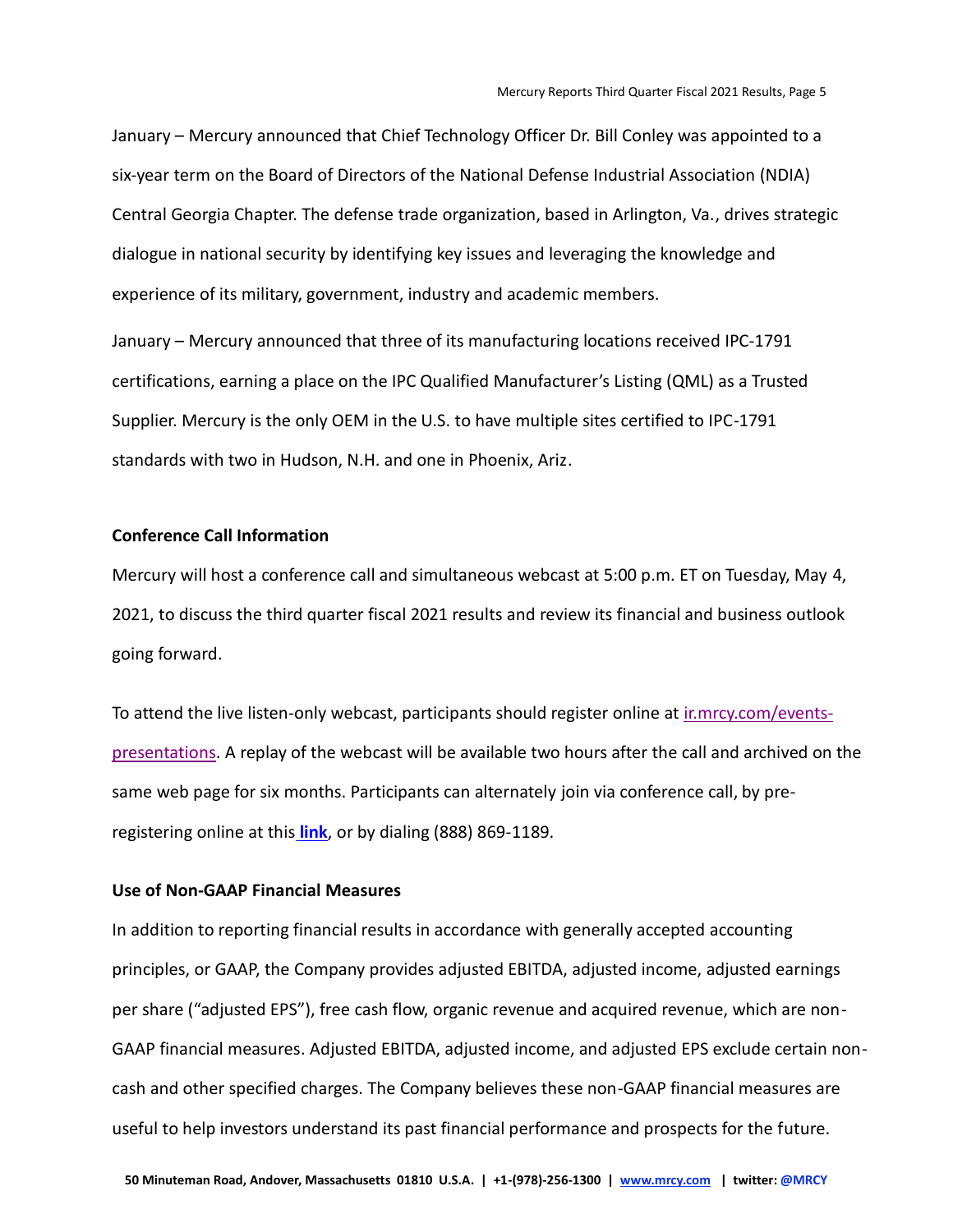However, these non-GAAP measures should not be considered in isolation or as a substitute for financial information provided in accordance with GAAP. Management believes these non-GAAP measures assist in providing a more complete understanding of the Company's underlying operational results and trends, and management uses these measures along with the corresponding GAAP financial measures to manage the Company's business, to evaluate its performance compared to prior periods and the marketplace, and to establish operational goals. A reconciliation of GAAP to non-GAAP financial results discussed in this press release is contained in the attached exhibits.

# **About Mercury Systems – Innovation That Matters®**

Mercury Systems, Inc. (the "Company" or "Mercury") is a global commercial technology company serving the aerospace and defense industry. Headquartered in Andover, Mass., the company delivers trusted, secure open architecture processing solutions powering a broad range of missioncritical applications in the most challenging and demanding environments. Inspired by its purpose of delivering Innovation that Matters, By and For People Who Matter, Mercury helps make the world a safer, more secure place for all. To learn more, visit www.mrcy.com, or follow us on Twitter.

Investors and others should note that we announce material financial information using our website (www.mrcy.com), SEC filings, press releases, public conference calls, webcasts, and social media, including Twitter (twitter.com/mrcy and twitter.com/mrcy\_CEO) and LinkedIn (www.linkedin.com/company/mercury-systems). Therefore, we encourage investors and others interested in Mercury to review the information we post on the social media and other communication channels listed on our website.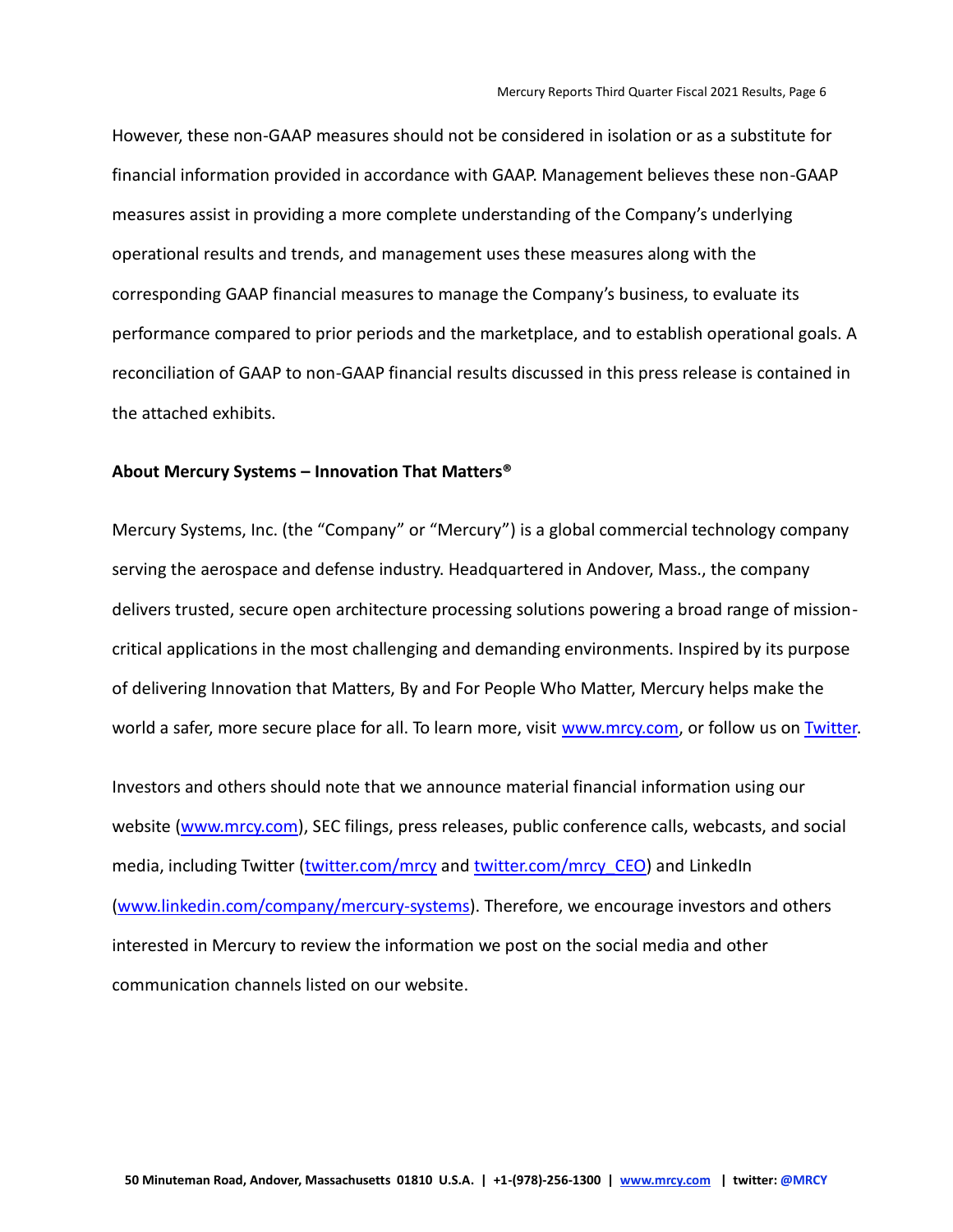#### **Forward-Looking Safe Harbor Statement**

This press release contains certain forward-looking statements, as that term is defined in the Private Securities Litigation Reform Act of 1995, including those relating to the acquisitions described herein and to fiscal 2021 business performance and beyond and the Company's plans for growth and improvement in profitability and cash flow. You can identify these statements by the use of the words "may," "will," "could," "should," "would," "plans," "expects," "anticipates," "continue," "estimate," "project," "intend," "likely," "forecast," "probable," "potential," and similar expressions. These forward-looking statements involve risks and uncertainties that could cause actual results to differ materially from those projected or anticipated. Such risks and uncertainties include, but are not limited to, continued funding of defense programs, the timing and amounts of such funding, general economic and business conditions, including unforeseen weakness in the Company's markets, effects of epidemics and pandemics such as COVID, effects of any U.S. Federal government shutdown or extended continuing resolution, effects of continued geopolitical unrest and regional conflicts, competition, changes in technology and methods of marketing, delays in completing engineering and manufacturing programs, changes in customer order patterns, changes in product mix, continued success in technological advances and delivering technological innovations, changes in, or in the U.S. Government's interpretation of, federal export control or procurement rules and regulations, market acceptance of the Company's products, shortages in components, production delays or unanticipated expenses due to performance quality issues with outsourced components, inability to fully realize the expected benefits from acquisitions and restructurings, or delays in realizing such benefits, challenges in integrating acquired businesses and achieving anticipated synergies, increases in interest rates, changes to industrial security and cyber-security regulations and requirements, changes in tax rates or tax regulations, changes to interest rate swaps or other cash flow hedging arrangements, changes to generally accepted accounting principles, difficulties in retaining key employees and customers, unanticipated costs under fixed-price service and system integration engagements, and various other factors beyond our control. These risks and uncertainties also include such additional risk factors as are discussed in the Company's filings with the U.S. Securities and Exchange Commission, including its Annual Report on Form 10-K for the fiscal year ended July 3, 2020. The Company cautions readers not to place undue reliance upon any such forward-looking statements, which speak only as of the date made. The Company undertakes no obligation to update any forward-looking statement to reflect events or circumstances after the date on which such statement is made.

# # #

Contact: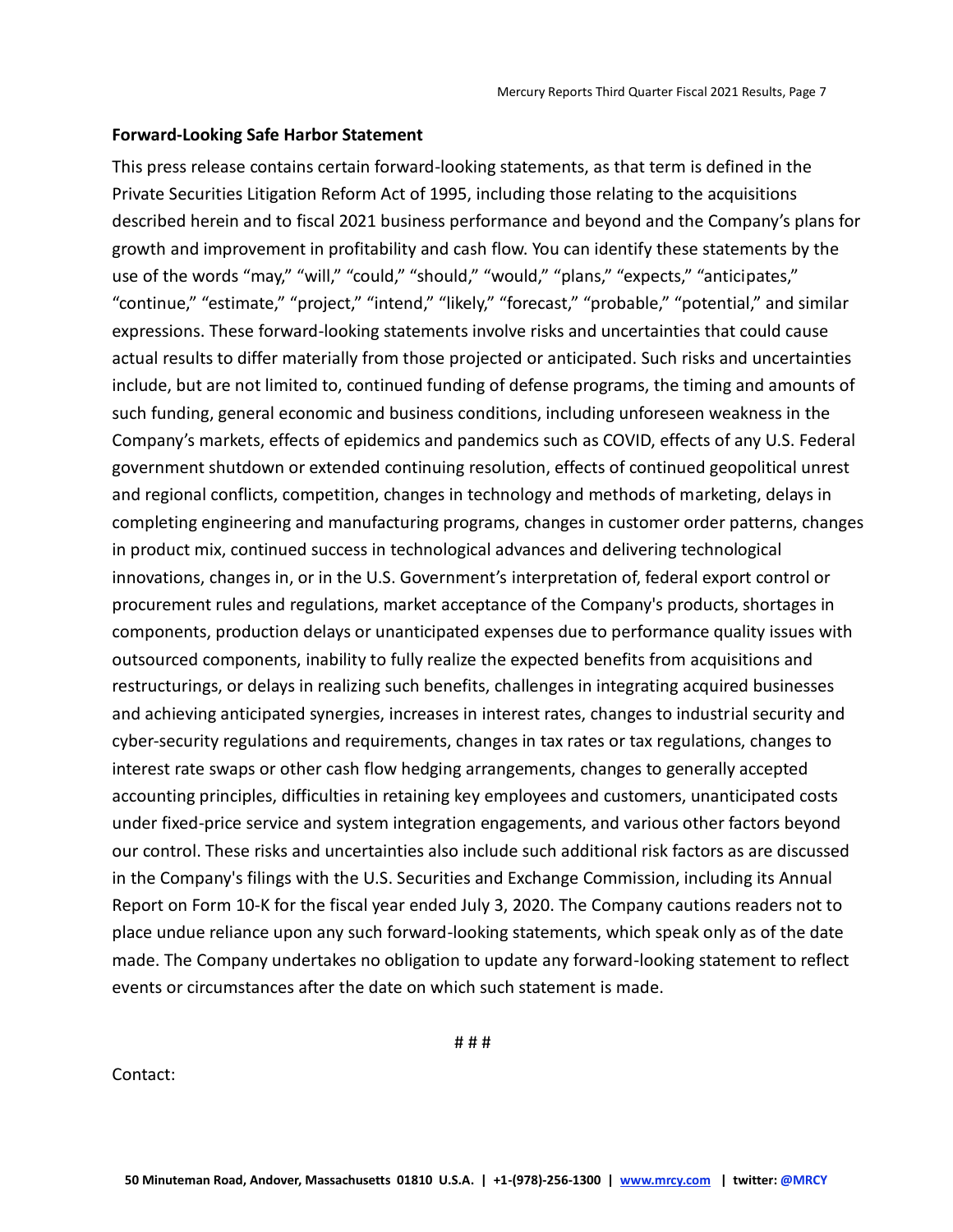Michael D. Ruppert, CFO Mercury Systems, Inc. 978-967-1990

Mercury Systems and Innovation that Matters are registered trademarks, and Ensemble Series, EnterpriseSeries, BuiltSAFE and BuiltSECURE are trademarks of Mercury Systems, Inc. Other product and company names mentioned may be trademarks and/or registered trademarks of their respective holders.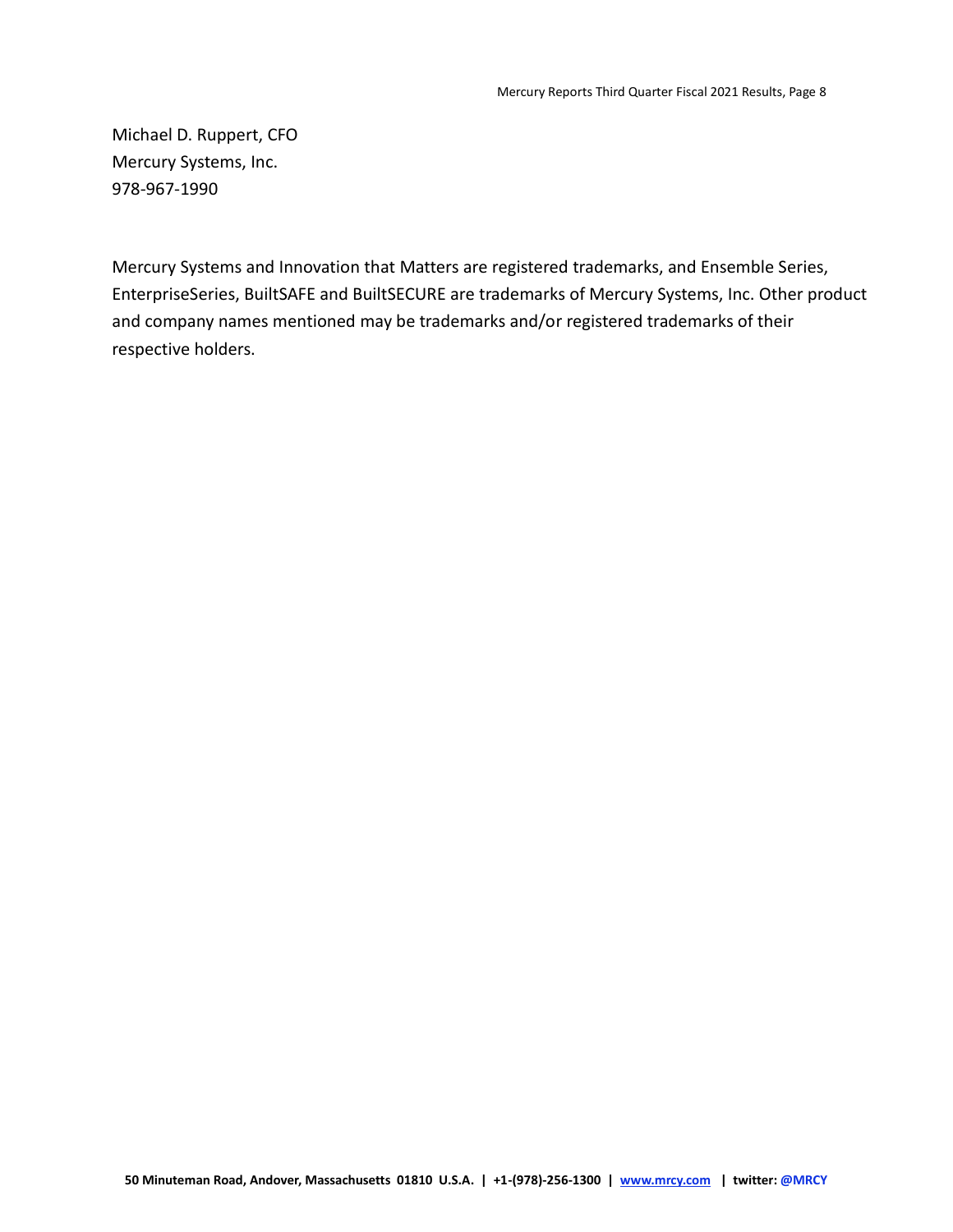#### **MERCURY SYSTEMS, INC.**

#### **UNAUDITED CONSOLIDATED BALANCE SHEETS**

(In thousands)

|                                                      |                                        | April 2,  | July 3,                                |           |  |  |
|------------------------------------------------------|----------------------------------------|-----------|----------------------------------------|-----------|--|--|
|                                                      |                                        | 2021      |                                        | 2020      |  |  |
|                                                      |                                        |           |                                        |           |  |  |
| Assets                                               |                                        |           |                                        |           |  |  |
| Current assets:                                      |                                        |           |                                        |           |  |  |
| Cash and cash equivalents                            | \$                                     | 121,943   | \$                                     | 226,838   |  |  |
| Accounts receivable, net                             |                                        | 125,603   |                                        | 120,438   |  |  |
| Unbilled receivables and costs in excess of billings |                                        | 138,378   |                                        | 90,289    |  |  |
| Inventory                                            |                                        | 226,840   |                                        | 178,093   |  |  |
| Prepaid income taxes                                 |                                        |           |                                        | 2,498     |  |  |
| Prepaid expenses and other current assets            |                                        | 14,177    |                                        | 16,613    |  |  |
| Total current assets                                 |                                        | 626,941   |                                        | 634,769   |  |  |
|                                                      |                                        |           |                                        |           |  |  |
| Property and equipment, net                          |                                        | 128,343   |                                        | 87,737    |  |  |
| Goodwill                                             |                                        | 782,656   |                                        | 614,076   |  |  |
| Intangible assets, net                               |                                        | 294,681   |                                        | 208,748   |  |  |
| Operating lease right-of-use assets                  |                                        | 65,780    |                                        | 60,613    |  |  |
| Other non-current assets                             |                                        | 4,919     |                                        | 4,777     |  |  |
| Total assets                                         | $\mathbb{S}$                           | 1,903,320 | \$                                     | 1,610,720 |  |  |
|                                                      |                                        |           |                                        |           |  |  |
| Liabilities and Shareholders' Equity                 |                                        |           |                                        |           |  |  |
| Current liabilities:                                 |                                        |           |                                        |           |  |  |
| Accounts payable                                     | $\mathbb{S}% _{n}^{X\left( t\right) }$ | 56,643    | $\mathbb{S}% _{n}^{X\left( t\right) }$ | 41,877    |  |  |
| Accrued expenses                                     |                                        | 30,566    |                                        | 23,794    |  |  |
| Accrued compensation                                 |                                        | 42,620    |                                        | 41,270    |  |  |
| Deferred revenues and customer advances              |                                        | 32,840    |                                        | 18,974    |  |  |
| Total current liabilities                            |                                        | 162,669   |                                        | 125,915   |  |  |
|                                                      |                                        |           |                                        |           |  |  |
| Deferred income taxes                                |                                        | 37,184    |                                        | 13,889    |  |  |
| Income taxes payable                                 |                                        | 4,117     |                                        | 4,117     |  |  |
| Long-term debt                                       |                                        | 160,000   |                                        |           |  |  |
| Operating lease liabilities                          |                                        | 70,619    |                                        | 66,981    |  |  |
| Other non-current liabilities                        |                                        | 14,751    |                                        | 15,034    |  |  |
| Total liabilities                                    |                                        | 449,340   |                                        | 225,936   |  |  |
|                                                      |                                        |           |                                        |           |  |  |
| Shareholders' equity:                                |                                        |           |                                        |           |  |  |
| Common stock                                         |                                        | 552       |                                        | 547       |  |  |
| Additional paid-in capital                           |                                        | 1,100,188 |                                        | 1,074,667 |  |  |
| Retained earnings                                    |                                        | 356,574   |                                        | 312,455   |  |  |
| Accumulated other comprehensive loss                 |                                        | (3, 334)  |                                        | (2,885)   |  |  |
| Total shareholders' equity                           |                                        | 1,453,980 |                                        | 1,384,784 |  |  |
| Total liabilities and shareholders' equity           | \$                                     | 1,903,320 | $\mathbb S$                            | 1,610,720 |  |  |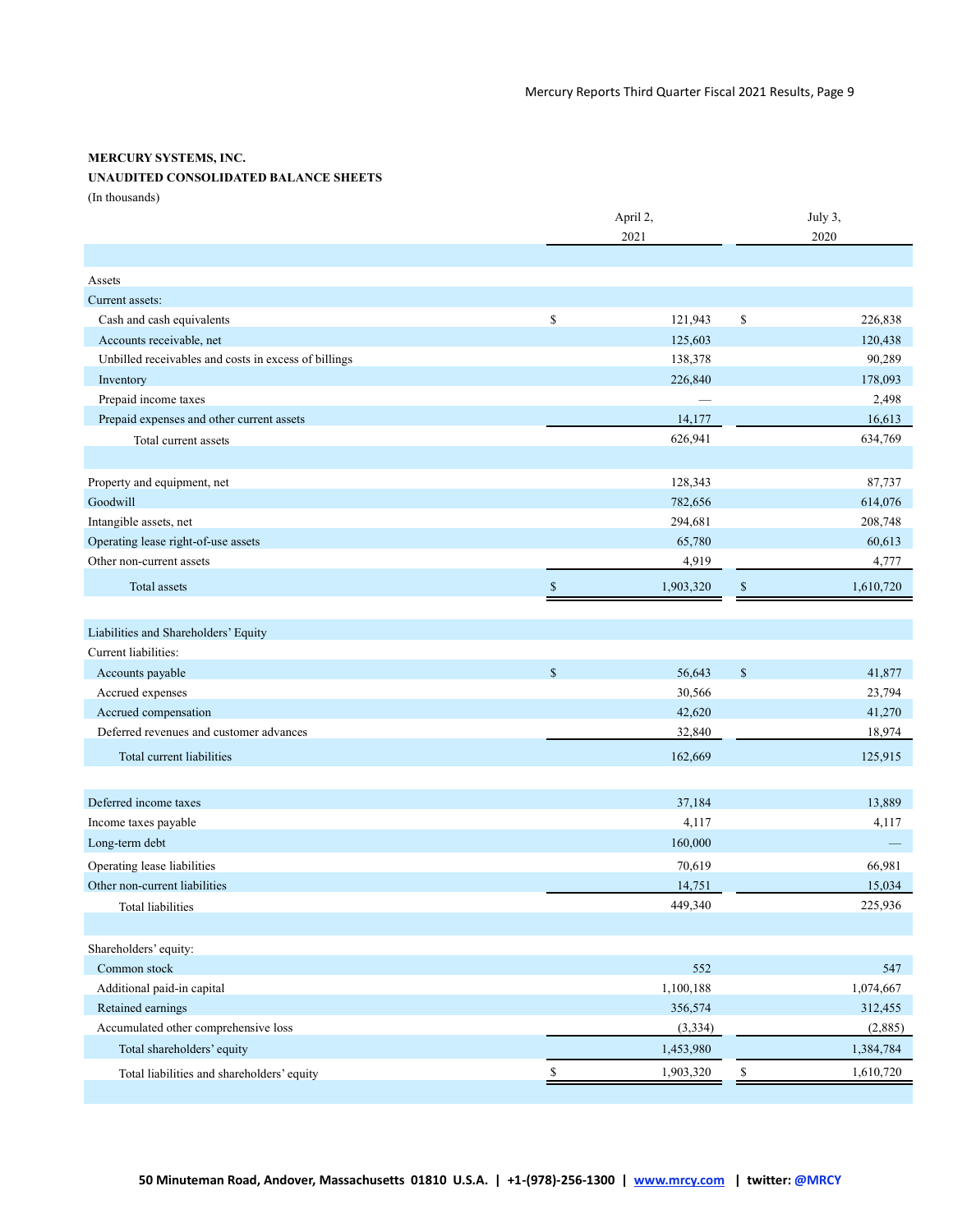# **MERCURY SYSTEMS, INC. UNAUDITED CONSOLIDATED STATEMENTS OF OPERATIONS**

(In thousands, except per share data)

|                                                                      |              | Third Quarters Ended |      |                | Nine Months Ended |         |    |                |  |  |
|----------------------------------------------------------------------|--------------|----------------------|------|----------------|-------------------|---------|----|----------------|--|--|
|                                                                      |              | April 2, 2021        |      | March 27, 2020 | April 2, 2021     |         |    | March 27, 2020 |  |  |
| Net revenues                                                         | \$           | 256,857              | $\$$ | 208,016        | $\sqrt{\ }$       | 673,154 | \$ | 579,233        |  |  |
| Cost of revenues $(1)$                                               |              | 151,234              |      | 114,691        |                   | 390,745 |    | 319,002        |  |  |
| Gross margin                                                         |              | 105,623              |      | 93,325         |                   | 282,409 |    | 260,231        |  |  |
| Operating expenses:                                                  |              |                      |      |                |                   |         |    |                |  |  |
| Selling, general and administrative $(1)$                            |              | 38,250               |      | 33,991         |                   | 102,750 |    | 96,765         |  |  |
| Research and development <sup>(1)</sup>                              |              | 30,218               |      | 24,967         |                   | 85,763  |    | 71,497         |  |  |
| Amortization of intangible assets                                    |              | 12,717               |      | 7,848          |                   | 28,091  |    | 22,859         |  |  |
| Restructuring and other charges                                      |              | (4)                  |      | 66             |                   | 2,244   |    | 1,815          |  |  |
| Acquisition costs and other related expenses                         |              | 2,730                |      | 111            |                   | 4,966   |    | 2,652          |  |  |
| Total operating expenses                                             |              | 83,911               |      | 66,983         |                   | 223,814 |    | 195,588        |  |  |
|                                                                      |              |                      |      |                |                   |         |    |                |  |  |
| Income from operations                                               |              | 21,712               |      | 26,342         |                   | 58,595  |    | 64,643         |  |  |
| Interest income                                                      |              | 34                   |      | 458            |                   | 166     |    | 1,957          |  |  |
| Interest expense                                                     |              | (549)                |      | (58)           |                   | (622)   |    | (58)           |  |  |
| Other (expense) income, net                                          |              | (200)                |      | 2,186          |                   | (2,027) |    | 401            |  |  |
| Income before income taxes                                           |              | 20,997               |      | 28,928         |                   | 56,112  |    | 66,943         |  |  |
| Income tax provision                                                 |              | 5,362                |      | 5,363          |                   | 11,993  |    | 8,455          |  |  |
| Net income                                                           | $\mathbb{S}$ | 15,635               | \$   | 23,565         | $\$$              | 44,119  | \$ | 58,488         |  |  |
|                                                                      |              |                      |      |                |                   |         |    |                |  |  |
| Basic net earnings per share                                         | $\mathbb{S}$ | 0.28                 | \$   | 0.43           | \$                | 0.80    | \$ | 1.07           |  |  |
| Diluted net earnings per share                                       | $\mathbb{S}$ | 0.28                 | \$   | 0.43           | \$                | 0.80    | \$ | 1.06           |  |  |
| Weighted-average shares outstanding:                                 |              |                      |      |                |                   |         |    |                |  |  |
| Basic                                                                |              | 55,146               |      | 54,604         |                   | 55,033  |    | 54,514         |  |  |
| Diluted                                                              |              | 55,526               |      | 55,127         |                   | 55,434  |    | 55,071         |  |  |
|                                                                      |              |                      |      |                |                   |         |    |                |  |  |
| (1) Includes stock-based compensation expense, allocated as follows: |              |                      |      |                |                   |         |    |                |  |  |
| Cost of revenues                                                     | \$           | 559                  | \$   | 341            | \$                | 1,223   | \$ | 682            |  |  |
| Selling, general and administrative                                  | $\mathbb S$  | 6,088                | \$   | 5,476          | \$                | 17,383  | \$ | 15,503         |  |  |
| Research and development                                             | \$           | 764                  | \$   | 997            | \$                | 3,259   | \$ | 2,819          |  |  |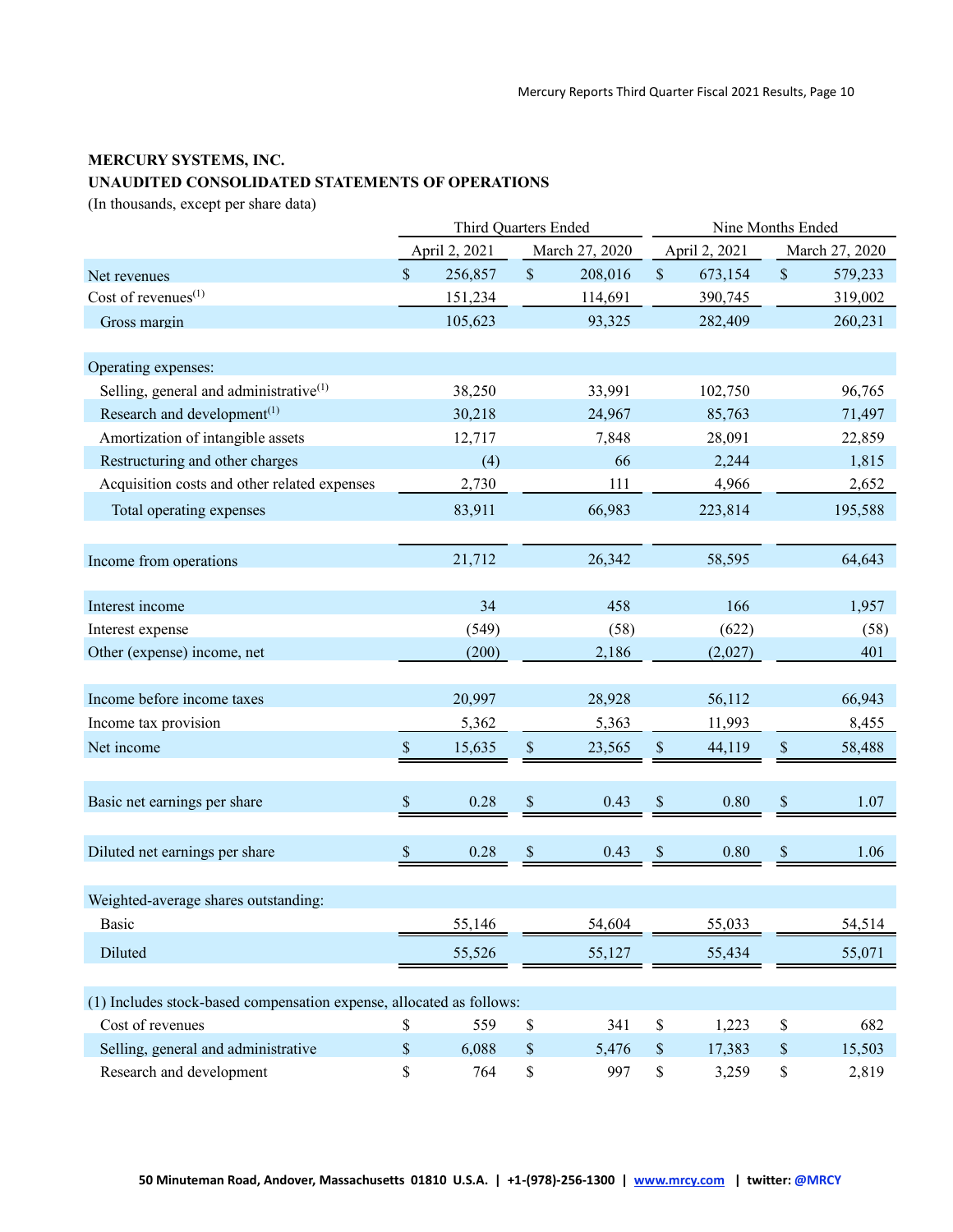# **MERCURY SYSTEMS, INC.**

# **UNAUDITED CONDENSED CONSOLIDATED STATEMENTS OF CASH FLOWS**

(In thousands)

|                                                                 |               | Third Quarters Ended    | Nine Months Ended |                |  |  |  |  |
|-----------------------------------------------------------------|---------------|-------------------------|-------------------|----------------|--|--|--|--|
|                                                                 | April 2, 2021 | March 27, 2020          | April 2, 2021     | March 27, 2020 |  |  |  |  |
| Cash flows from operating activities:                           |               |                         |                   |                |  |  |  |  |
| Net income                                                      | \$<br>15,635  | $\mathcal{S}$<br>23,565 | \$<br>44,119      | \$<br>58,488   |  |  |  |  |
| Depreciation and amortization                                   | 19,960        | 12,651                  | 46,241            | 36,579         |  |  |  |  |
| Gain on investment                                              |               | (3,810)                 |                   | (3,810)        |  |  |  |  |
| Other non-cash items, net                                       | 5,704         | 8,542                   | 18,602            | 22,580         |  |  |  |  |
| Changes in operating assets and liabilities                     | (18, 114)     | (10, 866)               | (38,909)          | (27, 379)      |  |  |  |  |
| Net cash provided by operating activities                       | 23,185        | 30,082                  | 70,053            | 86,458         |  |  |  |  |
| Cash flows from investing activities:                           |               |                         |                   |                |  |  |  |  |
| Acquisition of businesses, net of cash acquired                 | (61, 626)     |                         | (305, 263)        | (96, 502)      |  |  |  |  |
| Purchases of property and equipment                             | (9,955)       | (10, 869)               | (34,708)          | (31,788)       |  |  |  |  |
| Proceeds from sale of investment                                |               | 4,310                   | 1,538             | 4,310          |  |  |  |  |
| Net cash used in investing activities                           | (71, 581)     | (6, 559)                | (338, 433)        | (123,980)      |  |  |  |  |
| Cash flows from financing activities:                           |               |                         |                   |                |  |  |  |  |
| Proceeds from employee stock plans                              | 11            | 2,393                   | 3,199             | 2,396          |  |  |  |  |
| Borrowings under credit facilities                              |               | 200,000                 | 160,000           | 200,000        |  |  |  |  |
| Payments for retirement of common stock                         |               | (746)                   | (66)              | (15,683)       |  |  |  |  |
| Net cash provided by financing activities                       | 11            | 201,647                 | 163,133           | 186,713        |  |  |  |  |
| Effect of exchange rate changes on cash and cash<br>equivalents | (411)         | (61)                    | 352               | 23             |  |  |  |  |
| Net (decrease) increase in cash and cash<br>equivalents         | (48, 796)     | 225,109                 | (104, 895)        | 149,214        |  |  |  |  |
| Cash and cash equivalents at beginning of period                | 170,739       | 182,037                 | 226,838           | 257,932        |  |  |  |  |
|                                                                 |               |                         |                   |                |  |  |  |  |
| Cash and cash equivalents at end of period                      | \$<br>121,943 | \$<br>407,146           | S<br>121,943      | \$<br>407,146  |  |  |  |  |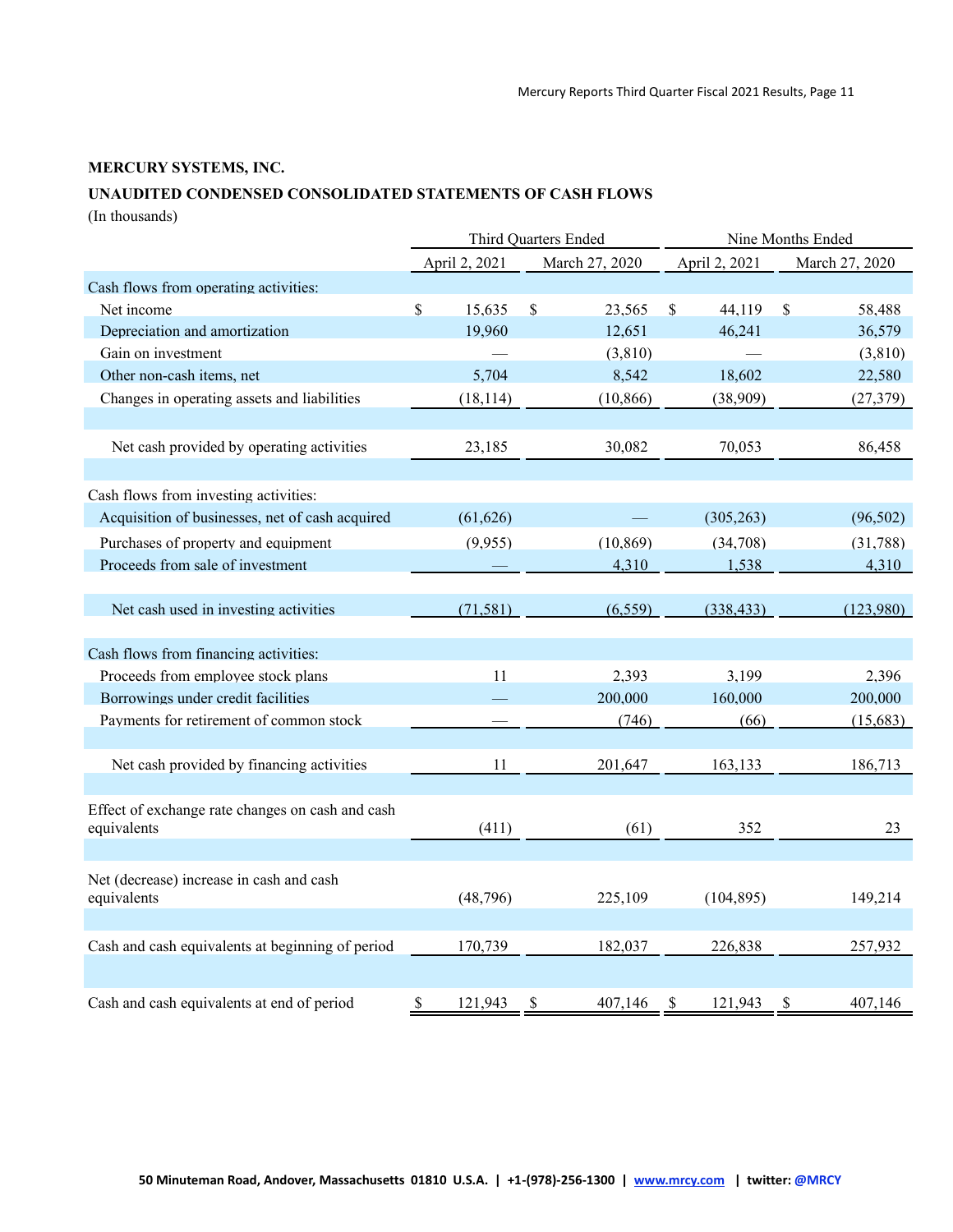# **UNAUDITED SUPPLEMENTAL INFORMATION RECONCILIATION OF GAAP TO NON-GAAP MEASURES** (In thousands)

Adjusted EBITDA, a non-GAAP measure for reporting financial performance, excludes the impact of certain items and, therefore, has not been calculated in accordance with GAAP. Management believes that exclusion of these items assists in providing a more complete understanding of the Company's underlying results and trends, and management uses these measures along with the corresponding GAAP financial measures to manage the Company's business, to evaluate its performance compared to prior periods and the marketplace, and to establish operational goals. The adjustments to calculate this non-GAAP financial measure, and the basis for such adjustments, are outlined below:

*Other non-operating adjustments*. The Company records other non-operating adjustments such as gains or losses on foreign currency remeasurement, investments and fixed asset sales or disposals among other adjustments. These adjustments may vary from period to period without any direct correlation to underlying operating performance.

*Interest income and expense*. The Company receives interest income on investments and incurs interest expense on loans, capital leases and other financing arrangements. These amounts may vary from period to period due to changes in cash and debt balances and interest rates driven by general market conditions or other circumstances outside of the normal course of Mercury's operations.

*Income taxes*. The Company's GAAP tax expense can fluctuate materially from period to period due to tax adjustments that are not directly related to underlying operating performance or to the current period of operations.

*Depreciation*. The Company incurs depreciation expense related to capital assets purchased to support the ongoing operations of the business. These assets are recorded at cost or fair value and are depreciated using the straight-line method over the useful life of the asset. Purchases of such assets may vary significantly from period to period and without any direct correlation to underlying operating performance.

*Amortization of intangible assets.* The Company incurs amortization of intangibles related to various acquisitions it has made and license agreements. These intangible assets are valued at the time of acquisition, are amortized over a period of several years after acquisition and generally cannot be changed or influenced by management after acquisition.

*Restructuring and other charges.* The Company incurs restructuring and other charges in connection with management's decisions to undertake certain actions to realign operating expenses through workforce reductions and the closure of certain Company facilities, businesses and product lines. The Company's adjustments reflected in restructuring and other charges are typically related to acquisitions and organizational redesign programs initiated as part of discrete post-acquisition integration activities. Management believes these items are non-routine and may not be indicative of ongoing operating results.

*Impairment of long-lived assets.* The Company incurs impairment charges of long-lived assets based on events that may or may not be within the control of management. Management believes these items are outside the normal operations of the Company's business and are not indicative of ongoing operating results.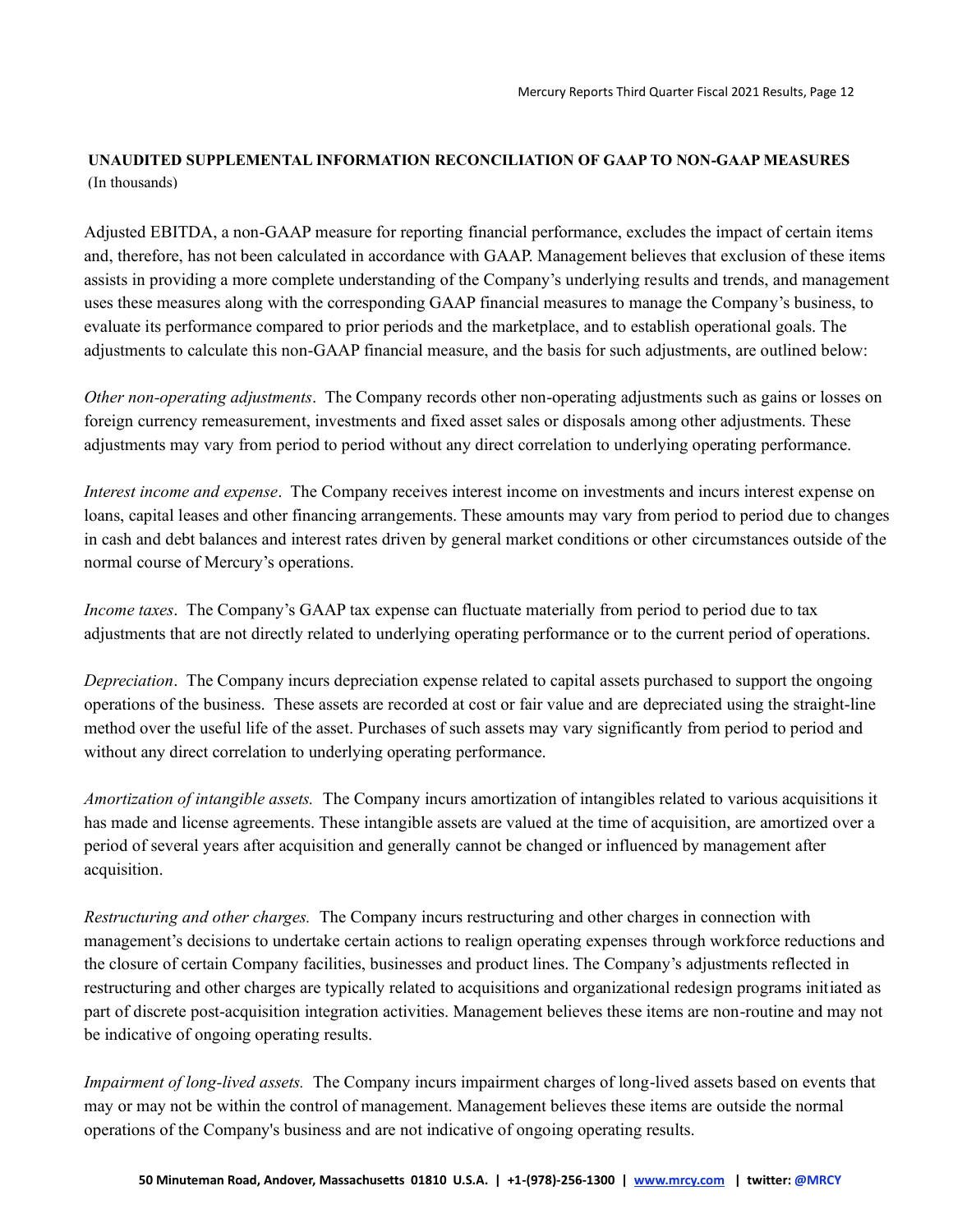*Acquisition and financing costs*. The Company incurs transaction costs related to acquisition and potential acquisition opportunities, such as legal, accounting, and other third party advisory fees. Although we may incur such third-party costs and other related charges and adjustments, it is not indicative that any transaction will be consummated. Additionally, the Company incurs unused revolver and bank fees associated with maintaining its credit facility. The Company also incurs non-cash financing expenses associated with obtaining its credit facility. Management believes these items are outside the normal operations of the Company's business and are not indicative of ongoing operating results.

*Fair value adjustments from purchase accounting.* As a result of applying purchase accounting rules to acquired assets and liabilities, certain fair value adjustments are recorded in the opening balance sheet of acquired companies. These adjustments are then reflected in the Company's income statements in periods subsequent to the acquisition. In addition, the impact of any changes to originally recorded contingent consideration amounts are reflected in the income statements in the period of the change. Management believes these items are outside the normal operations of the Company and are not indicative of ongoing operating results.

*Litigation and settlement income and expense.* The Company periodically receives income and incurs expenses related to pending claims and litigation and associated legal fees and potential case settlements and/or judgments. Although we may incur such costs and other related charges and adjustments, it is not indicative of any particular outcome until the matter is fully resolved. Management believes these items are outside the normal operations of the Company's business and are not indicative of ongoing operating results. The Company periodically receives warranty claims from customers and makes warranty claims towards its vendors and supply chain. Management believes the expenses and gains associated with these recurring warranty items are within the normal operations and operating cycle of the Company's business. Therefore, management deems no adjustments are necessary unless under extraordinary circumstances.

*COVID related expenses*. The Company incurred costs associated with the COVID pandemic. These costs relate primarily to enhanced compensation and benefits for employees as well as incremental supplies and services to support social distancing and mitigate the spread of COVID. These costs include expanded sick pay related to COVID, overtime, the Mercury Employee COVID Relief Fund, meals and other compensation-related expenses as well as ongoing testing for onsite employees. Management believes these items are outside the normal operations of the Company and are not indicative of ongoing operating results.

*Stock-based and other non-cash compensation expense.* The Company incurs expense related to stock-based compensation included in its GAAP presentation of cost of revenues, selling, general and administrative expense and research and development expense. The Company also incurs non-cash based compensation in the form of pension related expenses. Although stock-based and other non-cash compensation is an expense of the Company and viewed as a form of compensation, these expenses vary in amount from period to period, and are affected by market forces that are difficult to predict and are not within the control of management, such as the market price and volatility of the Company's shares, risk-free interest rates and the expected term and forfeiture rates of the awards, as well as pension actuarial assumptions. Management believes that exclusion of these expenses allows comparisons of operating results to those of other companies, both public, private or foreign, that disclose non-GAAP financial measures that exclude stock-based compensation and other non-cash compensation.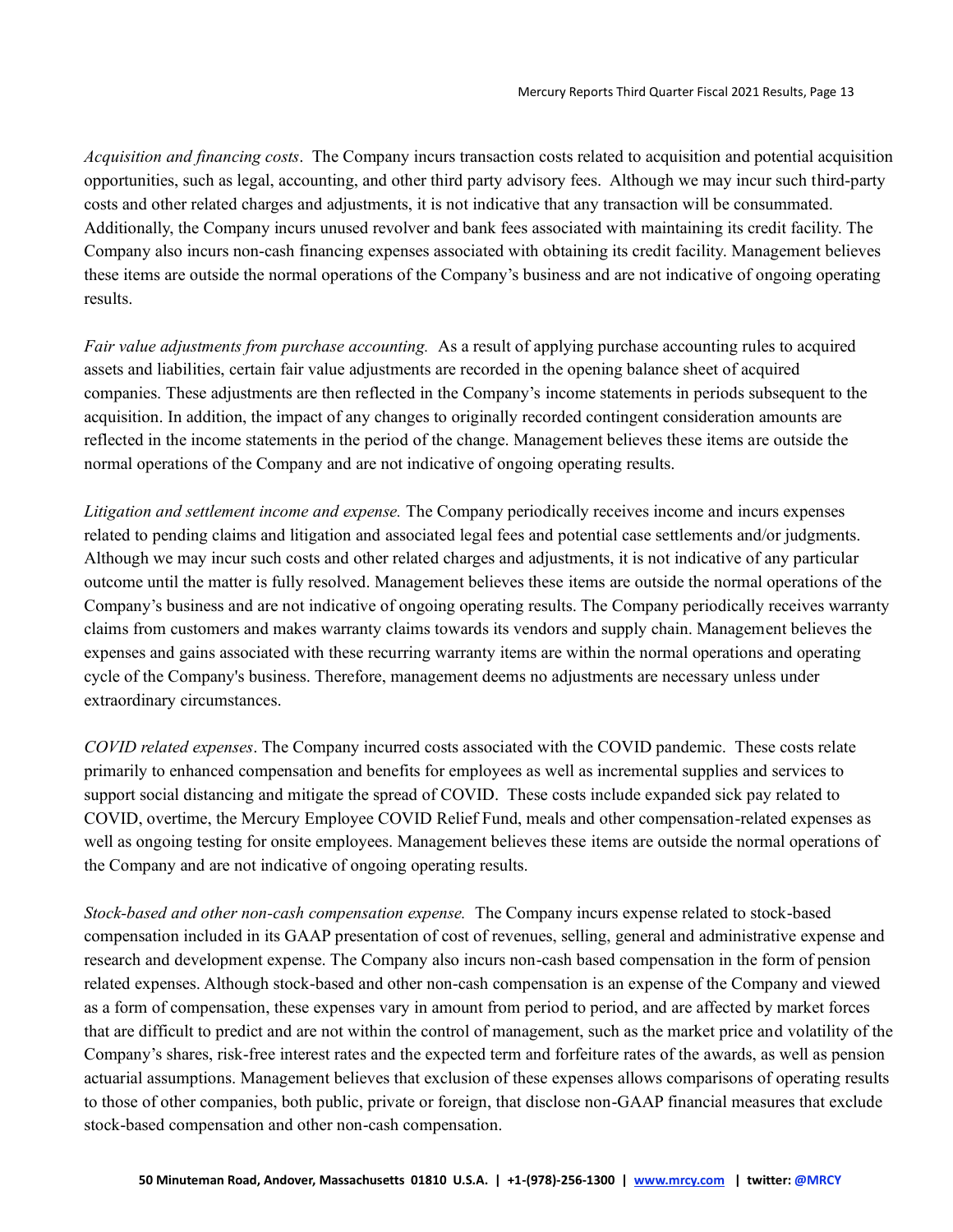Mercury uses adjusted EBITDA as an important indicator of the operating performance of its business. Management excludes the above-described items from its internal forecasts and models when establishing internal operating budgets, supplementing the financial results and forecasts reported to the Company's board of directors, determining the portion of bonus compensation for executive officers and other key employees based on operating performance, evaluating short-term and long-term operating trends in the Company's operations, and allocating resources to various initiatives and operational requirements. The Company believes that adjusted EBITDA permits a comparative assessment of its operating performance, relative to its performance based on its GAAP results, while isolating the effects of charges that may vary from period to period without any correlation to underlying operating performance. The Company believes that these non-GAAP financial adjustments are useful to investors because they allow investors to evaluate the effectiveness of the methodology and information used by management in its financial and operational decision-making. The Company believes that trends in its adjusted EBITDA are valuable indicators of its operating performance.

Adjusted EBITDA is a non-GAAP financial measure and should not be considered in isolation or as a substitute for financial information provided in accordance with GAAP. This non-GAAP financial measure may not be computed in the same manner as similarly titled measures used by other companies. The Company expects to continue to incur expenses similar to the adjusted EBITDA financial adjustments described above, and investors should not infer from the Company's presentation of this non-GAAP financial measure that these costs are unusual, infrequent or nonrecurring.

The following table reconciles the most directly comparable GAAP financial measure to the non-GAAP financial measure.

|                                                          |     | Third Quarters Ended |                | Nine Months Ended |               |    |                |  |  |
|----------------------------------------------------------|-----|----------------------|----------------|-------------------|---------------|----|----------------|--|--|
|                                                          |     | April 2, 2021        | March 27, 2020 |                   | April 2, 2021 |    | March 27, 2020 |  |  |
| Net income                                               | \$. | 15,635               | \$<br>23,565   | \$                | 44,119        | \$ | 58,488         |  |  |
| Other non-operating adjustments, net                     |     | (775)                | (3, 138)       |                   | (960)         |    | (3,386)        |  |  |
| Interest expense (income), net                           |     | 515                  | (400)          |                   | 456           |    | (1,899)        |  |  |
| Income tax provision                                     |     | 5,362                | 5,363          |                   | 11,993        |    | 8,455          |  |  |
| Depreciation                                             |     | 7,243                | 4,803          |                   | 18,150        |    | 13,720         |  |  |
| Amortization of intangible assets                        |     | 12,717               | 7,848          |                   | 28,091        |    | 22,859         |  |  |
| Restructuring and other charges                          |     | (4)                  | 66             |                   | 2,244         |    | 1,815          |  |  |
| Impairment of long-lived assets                          |     |                      |                |                   |               |    |                |  |  |
| Acquisition and financing costs                          |     | 3,260                | 891            |                   | 7,070         |    | 5,009          |  |  |
| Fair value adjustments from purchase<br>accounting       |     | 182                  | 600            |                   | 182           |    | 1,200          |  |  |
| Litigation and settlement expense, net                   |     |                      | 174            |                   |               |    |                |  |  |
|                                                          |     | 312                  |                |                   | 750           |    | 629            |  |  |
| COVID related expenses<br>Stock-based and other non-cash |     | 2,745                | 397            |                   | 8,373         |    | 397            |  |  |
| compensation expense                                     |     | 7,565                | 6,917          |                   | 22,371        |    | 19,332         |  |  |
| Adjusted EBITDA                                          | \$  | 54,757               | \$<br>47,086   | S                 | 142,839       | \$ | 126,619        |  |  |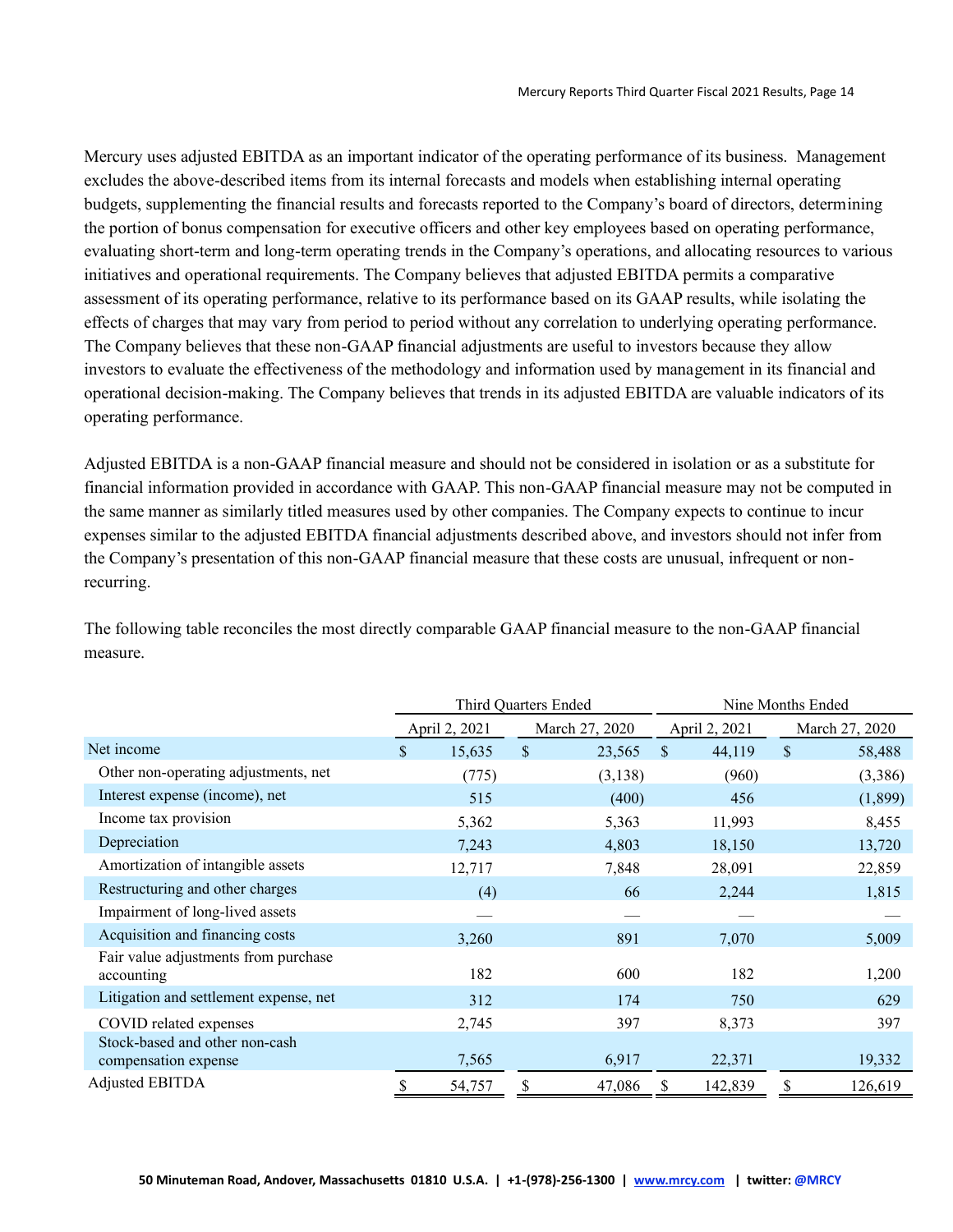Free cash flow, a non-GAAP measure for reporting cash flow, is defined as cash provided by operating activities less capital expenditures for property and equipment, which includes capitalized software development costs, and, therefore, has not been calculated in accordance with GAAP. Management believes free cash flow provides investors with an important perspective on cash available for investment and acquisitions after making capital investments required to support ongoing business operations and long-term value creation. The Company believes that trends in its free cash flow are valuable indicators of its operating performance and liquidity.

Free cash flow is a non-GAAP financial measure and should not be considered in isolation or as a substitute for financial information provided in accordance with GAAP. This non-GAAP financial measure may not be computed in the same manner as similarly titled measures used by other companies. The Company expects to continue to incur expenditures similar to the free cash flow financial adjustment described above, and investors should not infer from the Company's presentation of this non-GAAP financial measure that these expenditures reflect all of the Company's obligations which require cash.

The following table reconciles the most directly comparable GAAP financial measure to the non-GAAP financial measure.

|                                       |                                 | Third Ouarters Ended |  |          |             |               |                | Nine Months Ended |  |  |
|---------------------------------------|---------------------------------|----------------------|--|----------|-------------|---------------|----------------|-------------------|--|--|
|                                       | March 27, 2020<br>April 2, 2021 |                      |  |          |             | April 2, 2021 | March 27, 2020 |                   |  |  |
| Cash provided by operating activities |                                 | 23,185               |  | 30,082   | S<br>70.053 |               |                | 86,458            |  |  |
| Purchases of property and equipment   |                                 | (9.955)              |  | (10,869) |             | (34,708)      |                | (31, 788)         |  |  |
| Free cash flow                        | S                               | 13.230               |  | 19.213   | S           | 35,345        | S              | 54,670            |  |  |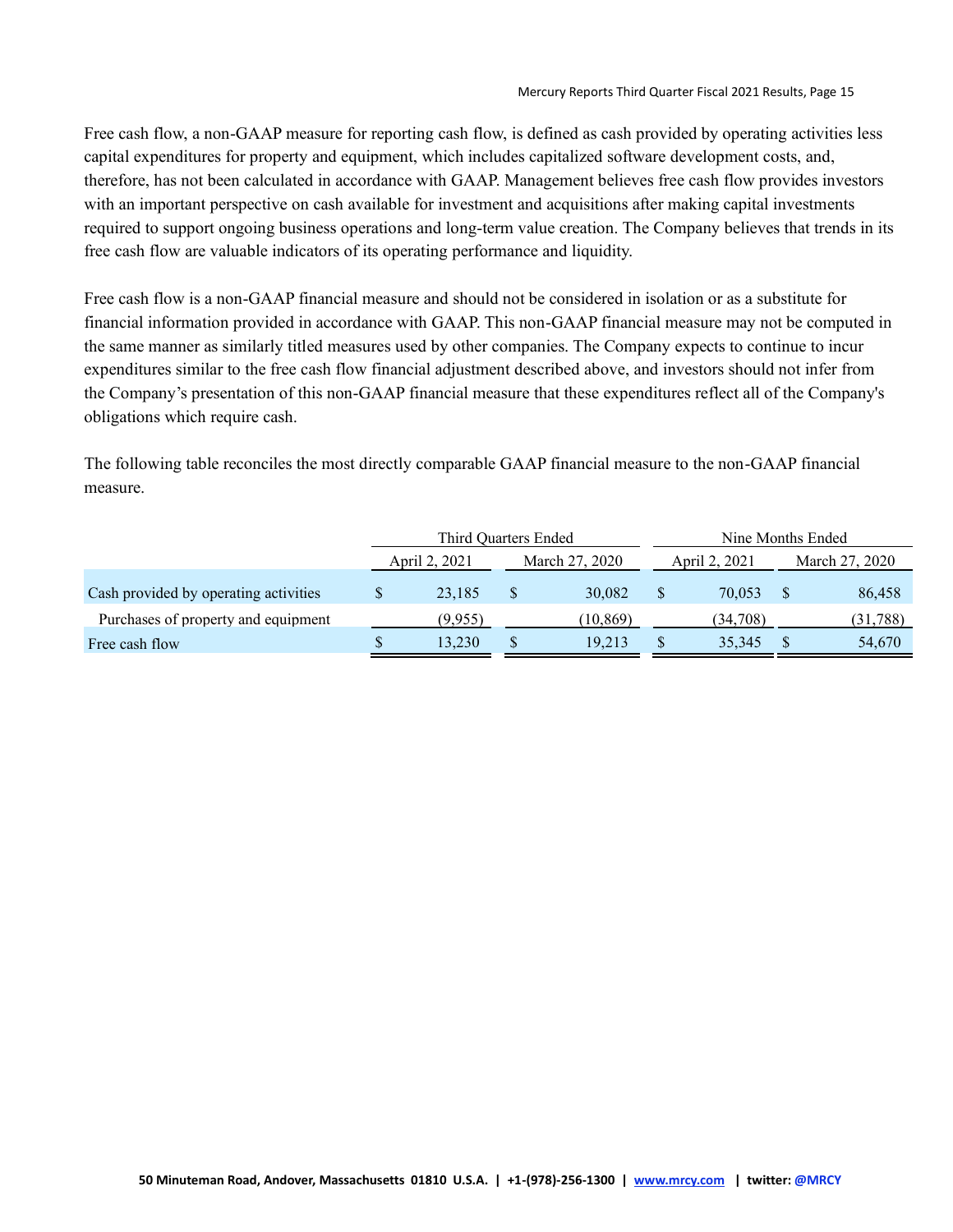# **UNAUDITED SUPPLEMENTAL INFORMATION RECONCILIATION OF GAAP TO NON-GAAP MEASURES** (In thousands, except per share data)

Adjusted income and adjusted earnings per share ("adjusted EPS") are non-GAAP measures for reporting financial performance, exclude the impact of certain items and, therefore, have not been calculated in accordance with GAAP. Management believes that exclusion of these items assists in providing a more complete understanding of the Company's underlying results and trends and allows for comparability with our peer company index and industry. These non-GAAP financial measures may not be computed in the same manner as similarly titled measures used by other companies. The Company uses these measures along with the corresponding GAAP financial measures to manage the Company's business and to evaluate its performance compared to prior periods and the marketplace. The Company defines adjusted income as income before other non-operating adjustments, amortization of intangible assets, restructuring and other charges, impairment of long-lived assets, acquisition and financing costs, fair value adjustments from purchase accounting, litigation and settlement income and expense, COVID related expenses, and stock-based and other non-cash compensation expense. The impact to income taxes includes the impact to the effective tax rate, current tax provision and deferred tax provision<sup>(1)</sup>. Adjusted EPS expresses adjusted income on a per share basis using weighted average diluted shares outstanding.

Third Quarters Ended April 2, 2021 March 27, 2020 Net income and earnings per share **\$** 15,635 \$ 0.28 \$ 23,565 \$ 0.43 Other non-operating adjustments, net (775) (3,138) Amortization of intangible assets 12,717 7,848 Restructuring and other charges (4) 66 Impairment of long-lived assets Acquisition and financing costs 3,260 891 Fair value adjustments from purchase accounting 182 600 Litigation and settlement expense, net 312 174 COVID related expenses 2,745 397 Stock-based and other non-cash compensation expense 7,565 6,917 Impact to income taxes<sup>(1)</sup> (6,187) (4,048) Adjusted income and adjusted earnings per share  $$ 35,450 \$ 0.64 \$ 33,272 \$ 0.60$ 

The following tables reconcile the most directly comparable GAAP financial measures to the non-GAAP financial measures.

Diluted weighted-average shares outstanding 55,526 55,127

(1) Impact to income taxes is calculated by recasting income before income taxes to include the add-backs involved in determining adjusted income and recalculating the income tax provision using this adjusted income from operations before income taxes. The recalculation also adjusts for any discrete tax expense or benefit related to the add-backs.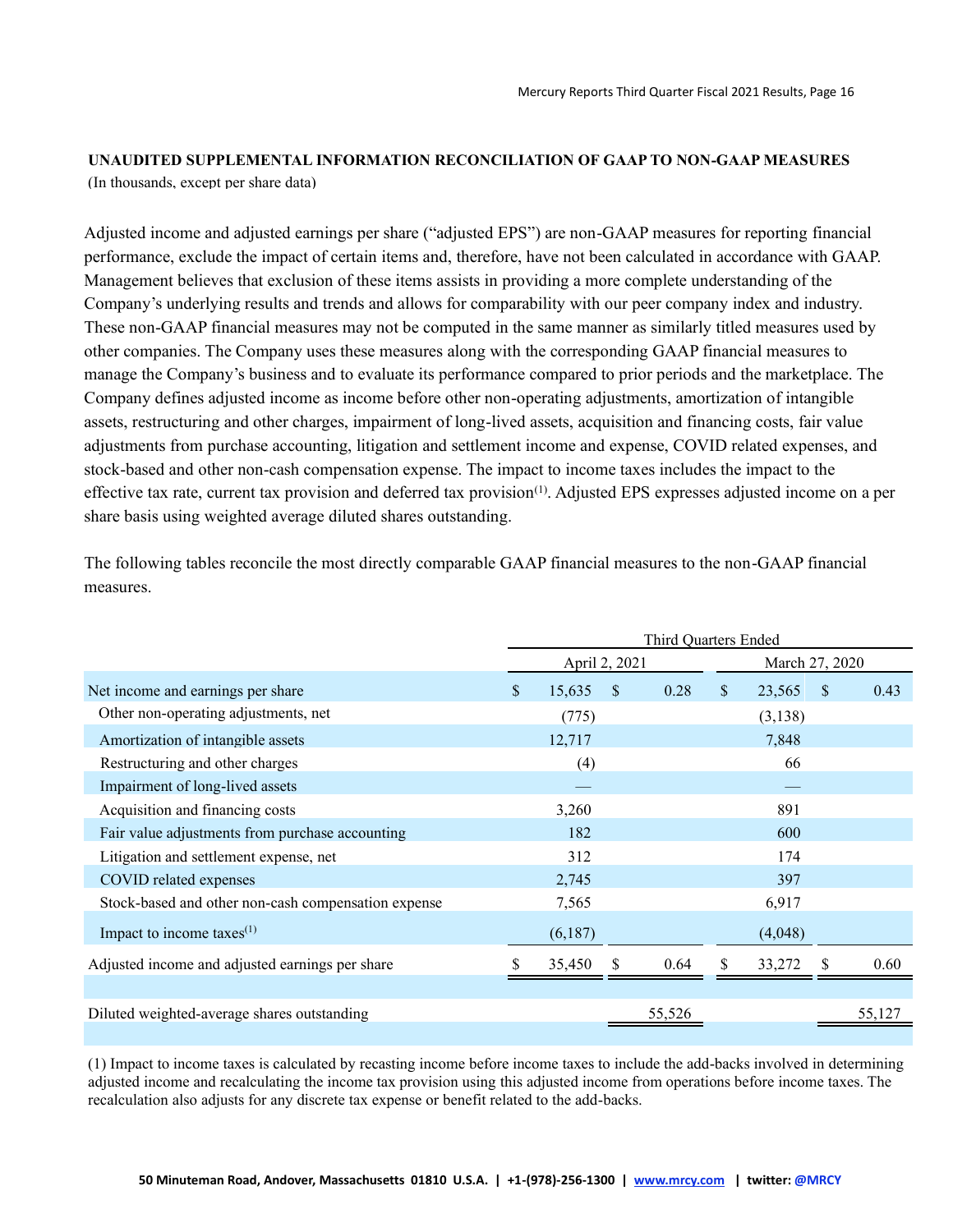|                                                     | Nine Months Ended |           |    |        |              |                |               |        |  |
|-----------------------------------------------------|-------------------|-----------|----|--------|--------------|----------------|---------------|--------|--|
|                                                     | April 2, 2021     |           |    |        |              | March 27, 2020 |               |        |  |
| Net income and earnings per share                   | \$                | 44,119    | \$ | 0.80   | $\mathbb{S}$ | 58,488         | <sup>\$</sup> | 1.06   |  |
| Other non-operating adjustments, net                |                   | (960)     |    |        |              | (3,386)        |               |        |  |
| Amortization of intangible assets                   |                   | 28,091    |    |        |              | 22,859         |               |        |  |
| Restructuring and other charges                     |                   | 2,244     |    |        |              | 1,815          |               |        |  |
| Impairment of long-lived assets                     |                   |           |    |        |              |                |               |        |  |
| Acquisition and financing costs                     |                   | 7,070     |    |        |              | 5,009          |               |        |  |
| Fair value adjustments from purchase accounting     |                   | 182       |    |        |              | 1,200          |               |        |  |
| Litigation and settlement expense, net              |                   | 750       |    |        |              | 629            |               |        |  |
| COVID related expenses                              |                   | 8,373     |    |        |              | 397            |               |        |  |
| Stock-based and other non-cash compensation expense |                   | 22,371    |    |        |              | 19,332         |               |        |  |
| Impact to income taxes $(1)$                        |                   | (18, 486) |    |        |              | (19, 341)      |               |        |  |
| Adjusted income and adjusted earnings per share     |                   | 93,754    |    | 1.69   |              | 87,002         |               | 1.58   |  |
|                                                     |                   |           |    |        |              |                |               |        |  |
| Diluted weighted-average shares outstanding         |                   |           |    | 55.434 |              |                |               | 55,071 |  |
|                                                     |                   |           |    |        |              |                |               |        |  |

(1) Impact to income taxes is calculated by recasting income before income taxes to include the add-backs involved in determining adjusted income and recalculating the income tax provision using this adjusted income from operations before income taxes. The recalculation also adjusts for any discrete tax expense or benefit related to the add-backs.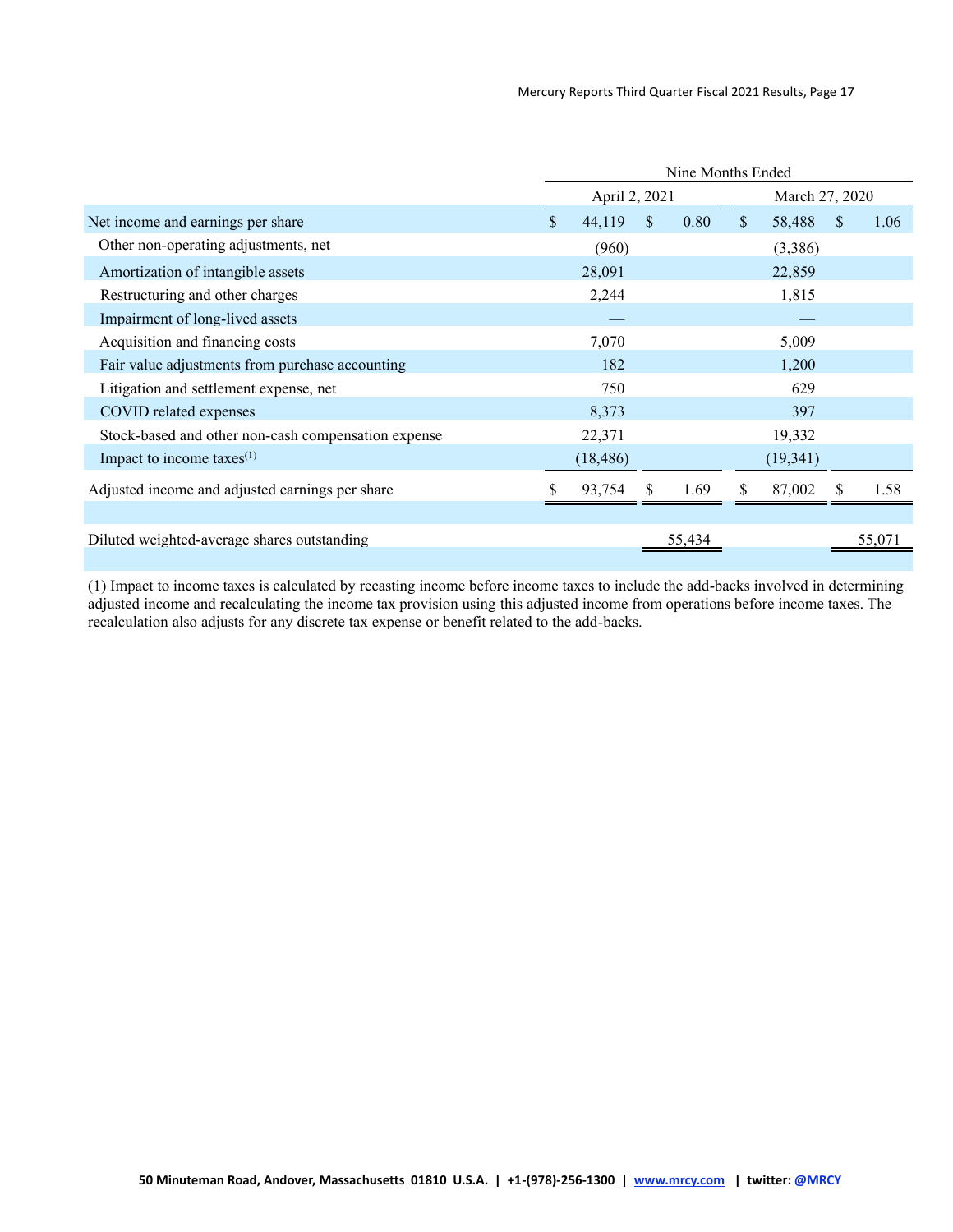# **UNAUDITED SUPPLEMENTAL INFORMATION RECONCILIATION OF GAAP TO NON-GAAP MEASURES** (In thousands)

Organic revenue and acquired revenue are non-GAAP measures for reporting financial performance of its business. Management believes this information provides investors with insight as to the Company's ongoing business performance. Organic revenue represents total company revenue excluding net revenue from acquired companies for the first four full quarters since the entities' acquisition date (which excludes intercompany transactions). Acquired revenue represents revenue from acquired companies for the first four full quarters since the entities' acquisition date (which excludes intercompany transactions). After the completion of four full fiscal quarters, acquired revenue is treated as organic for current and comparable historical periods.

The following table reconciles the most directly comparable GAAP financial measure to the non-GAAP financial measure.

|                  |         | Third Quarters Ended |                |  |               | Nine Months Ended |         |  |  |
|------------------|---------|----------------------|----------------|--|---------------|-------------------|---------|--|--|
|                  |         | April 2, 2021        | March 27, 2020 |  | April 2, 2021 | March 27, 2020    |         |  |  |
| Organic revenue  |         | 218,365              | 208,016        |  | 625.609       |                   | 578,290 |  |  |
| Acquired revenue | 38.492  |                      |                |  | 47.545        |                   | 943     |  |  |
| Net revenues     | 256,857 |                      | 208,016        |  | 673,154       |                   | 579,233 |  |  |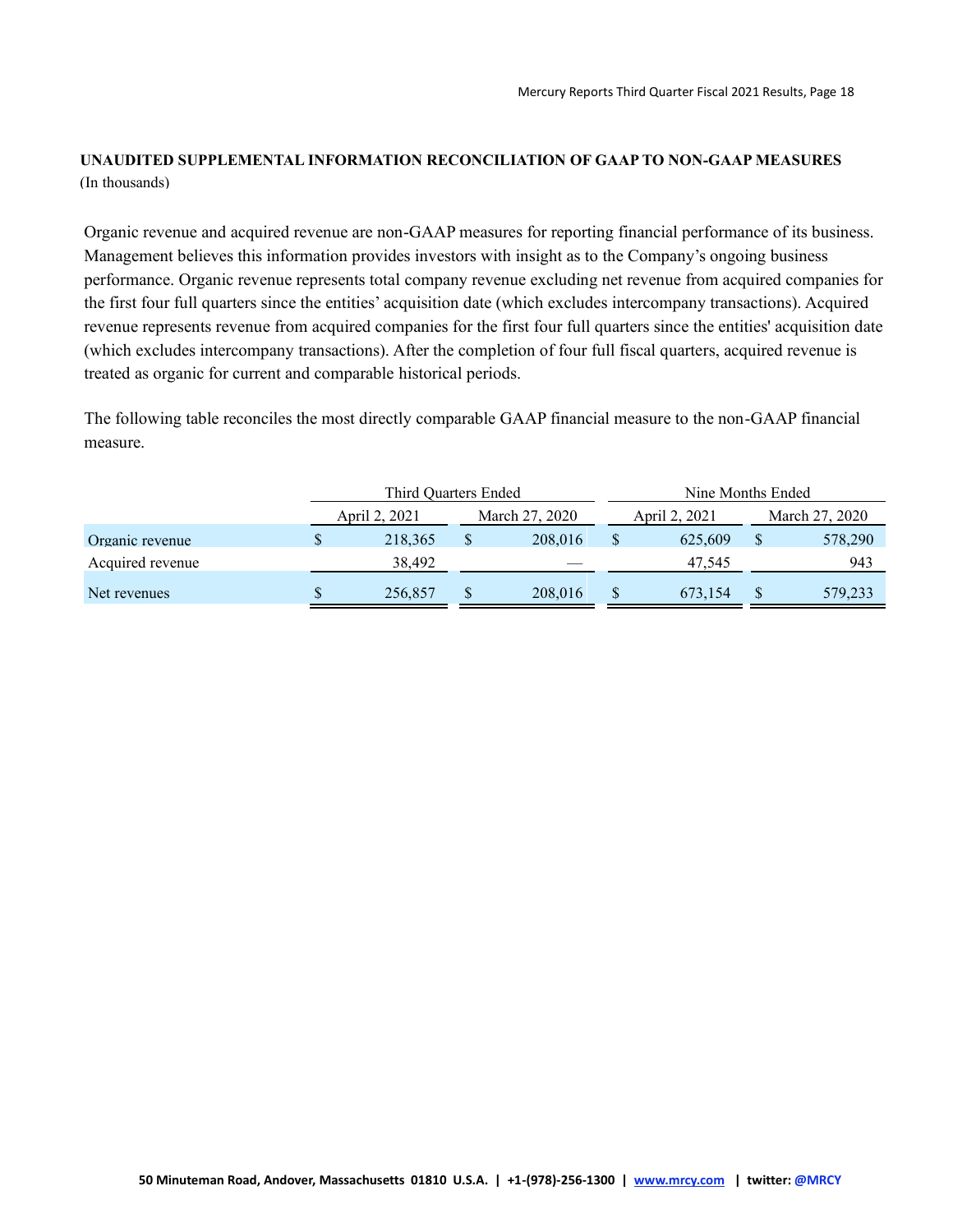# **MERCURY SYSTEMS, INC. RECONCILIATION OF FORWARD-LOOKING GUIDANCE RANGE**

Quarter Ending July 2, 2021 Fiscal Year Ending July 2, 2021 (In thousands)

The Company defines adjusted EBITDA as income before other non-operating adjustments, interest income and expense, income taxes, depreciation, amortization of intangible assets, restructuring and other charges, impairment of long-lived assets, acquisition and financing costs, fair value adjustments from purchase accounting, litigation and settlement income and expense, COVID related expenses, and stock-based and other non-cash compensation expense.

The following table reconciles the most directly comparable GAAP financial measures to the non-GAAP financial measures.

|                                                     | Fourth Quarter Ending       |    |        | <b>Fiscal Year Ending</b>   |         |      |         |  |
|-----------------------------------------------------|-----------------------------|----|--------|-----------------------------|---------|------|---------|--|
|                                                     | July 2, 2021 <sup>(1)</sup> |    |        | July 2, 2021 <sup>(1)</sup> |         |      |         |  |
|                                                     |                             |    |        |                             |         |      |         |  |
|                                                     | High<br>Low                 |    |        | Low                         |         | High |         |  |
| GAAP expectation -- Net income                      | \$<br>19,500                | \$ | 20,900 | \$                          | 63,500  | \$   | 64,900  |  |
|                                                     |                             |    |        |                             |         |      |         |  |
| Adjust for:                                         |                             |    |        |                             |         |      |         |  |
| Other non-operating adjustments, net                |                             |    |        |                             | (1,000) |      | (1,000) |  |
| Interest expense, net                               | 500                         |    | 500    |                             | 1,000   |      | 1,000   |  |
| Income tax provision                                | 6,800                       |    | 7,300  |                             | 19,100  |      | 19,700  |  |
| Depreciation                                        | 7,700                       |    | 7,700  |                             | 25,900  |      | 25,900  |  |
| Amortization of intangible assets                   | 12,700                      |    | 12,700 |                             | 40,800  |      | 40,800  |  |
| Restructuring and other charges                     |                             |    |        |                             | 2,200   |      | 2,200   |  |
| Impairment of long-lived assets                     |                             |    |        |                             |         |      |         |  |
| Acquisition and financing costs                     | 700                         |    | 700    |                             | 7,700   |      | 7,700   |  |
| Fair value adjustments from purchase accounting     | 100                         |    | 100    |                             | 300     |      | 300     |  |
| Litigation and settlement expense, net              | 200                         |    | 200    |                             | 900     |      | 900     |  |
| COVID related expenses                              | 1,800                       |    | 1,800  |                             | 10,200  |      | 10,200  |  |
| Stock-based and other non-cash compensation expense | 8,100                       |    | 8,100  |                             | 30,400  |      | 30,400  |  |
| Adjusted EBITDA expectation                         | \$<br>58,100                | \$ | 60,000 | \$                          | 201,000 | S    | 203,000 |  |

(1) Rounded amounts used.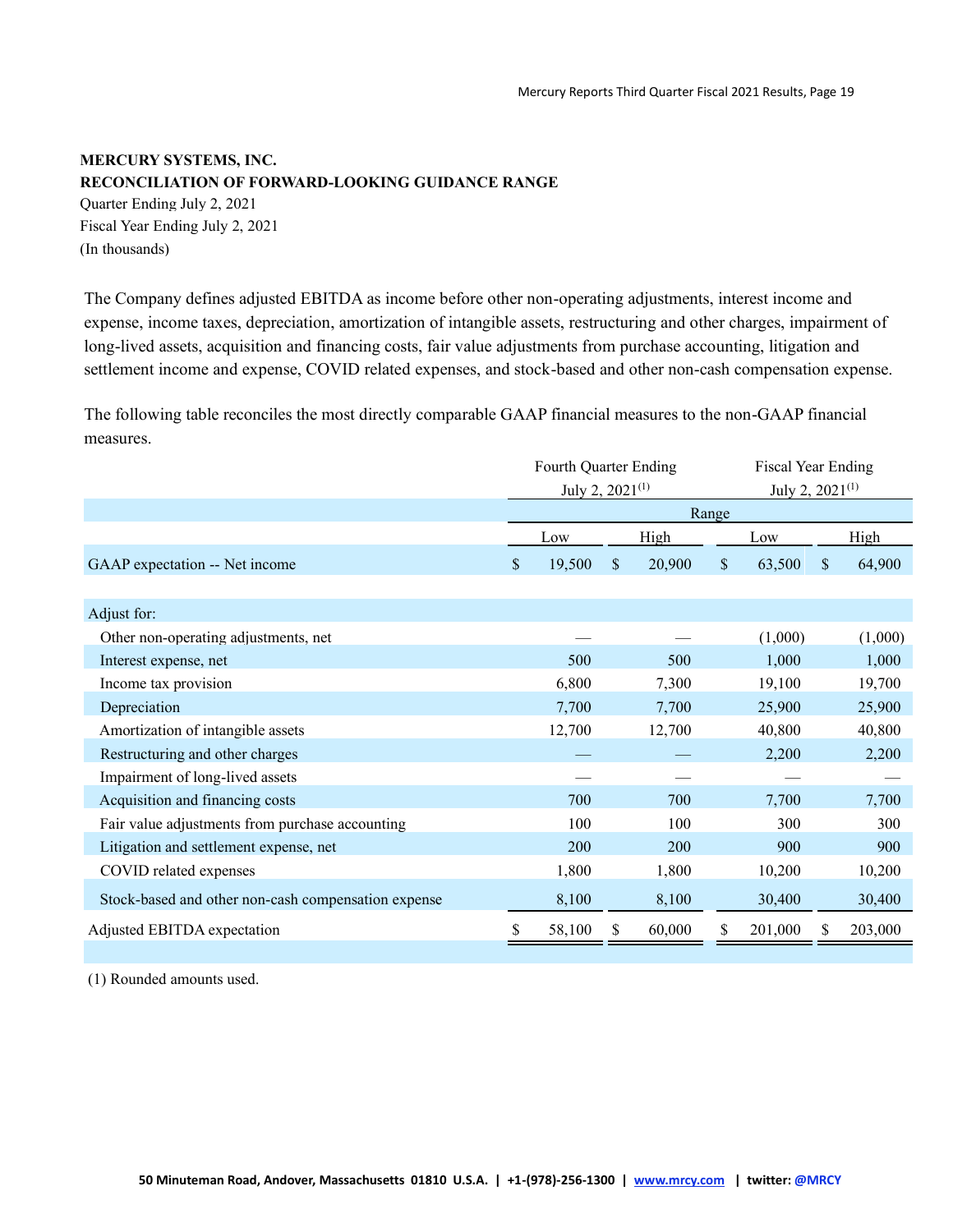# **MERCURY SYSTEMS, INC. RECONCILIATION OF FORWARD-LOOKING GUIDANCE RANGE**

Quarter Ending July 2, 2021 Fiscal Year Ending July 2, 2021 (In thousands, except per share data)

The Company defines adjusted income as income before other non-operating adjustments, amortization of intangible assets, restructuring and other charges, impairment of long-lived assets, acquisition and financing costs, fair value adjustments from purchase accounting, litigation and settlement income and expense, COVID related expenses and stock-based and other non-cash compensation expense. The impact to income taxes includes the impact to the effective tax rate, current tax provision and deferred tax provision<sup>(2)</sup>. Adjusted EPS expresses adjusted income on a per share basis using weighted average diluted shares outstanding.

The following tables reconcile the most directly comparable GAAP financial measures to the non-GAAP financial measures.

|                                                             | Fourth Quarter Ending July 2, $2021^{(1)}$ |         |    |        |    |            |  |        |  |  |  |
|-------------------------------------------------------------|--------------------------------------------|---------|----|--------|----|------------|--|--------|--|--|--|
|                                                             | Range                                      |         |    |        |    |            |  |        |  |  |  |
|                                                             |                                            | Low     |    | High   |    |            |  |        |  |  |  |
| GAAP expectation -- Net income and earnings per share       |                                            | 19,500  | \$ | 0.35   | \$ | 20,900     |  | 0.38   |  |  |  |
| Other non-operating adjustments, net                        |                                            |         |    |        |    |            |  |        |  |  |  |
| Amortization of intangible assets                           |                                            | 12,700  |    |        |    | 12,700     |  |        |  |  |  |
| Restructuring and other charges                             |                                            |         |    |        |    |            |  |        |  |  |  |
| Impairment of long-lived assets                             |                                            |         |    |        |    |            |  |        |  |  |  |
| Acquisition and financing costs                             |                                            | 700     |    |        |    | 700        |  |        |  |  |  |
| Fair value adjustments from purchase accounting             |                                            | 100     |    |        |    | 100        |  |        |  |  |  |
| Litigation and settlement expense (income), net             |                                            | 200     |    |        |    | <b>200</b> |  |        |  |  |  |
| COVID related expenses                                      |                                            | 1,800   |    |        |    | 1,800      |  |        |  |  |  |
| Stock-based and other non-cash compensation expense         |                                            | 8,100   |    |        |    | 8,100      |  |        |  |  |  |
| Impact to income taxes $^{(2)}$                             |                                            | (6,100) |    |        |    | (6,200)    |  |        |  |  |  |
| Adjusted income and adjusted earnings per share expectation |                                            | 37,000  | S. | 0.66   | S. | 38,300     |  | 0.69   |  |  |  |
|                                                             |                                            |         |    |        |    |            |  |        |  |  |  |
| Diluted weighted-average shares outstanding expectation     |                                            |         |    | 55.700 |    |            |  | 55,700 |  |  |  |
|                                                             |                                            |         |    |        |    |            |  |        |  |  |  |

(1) Rounded amounts used.

(2) Impact to income taxes is calculated by recasting income before income taxes to include the add-backs involved in determining adjusted income and recalculating the income tax provision using this adjusted income from operations before income taxes. The recalculation also adjusts for any discrete tax expense or benefit related to the add-backs.